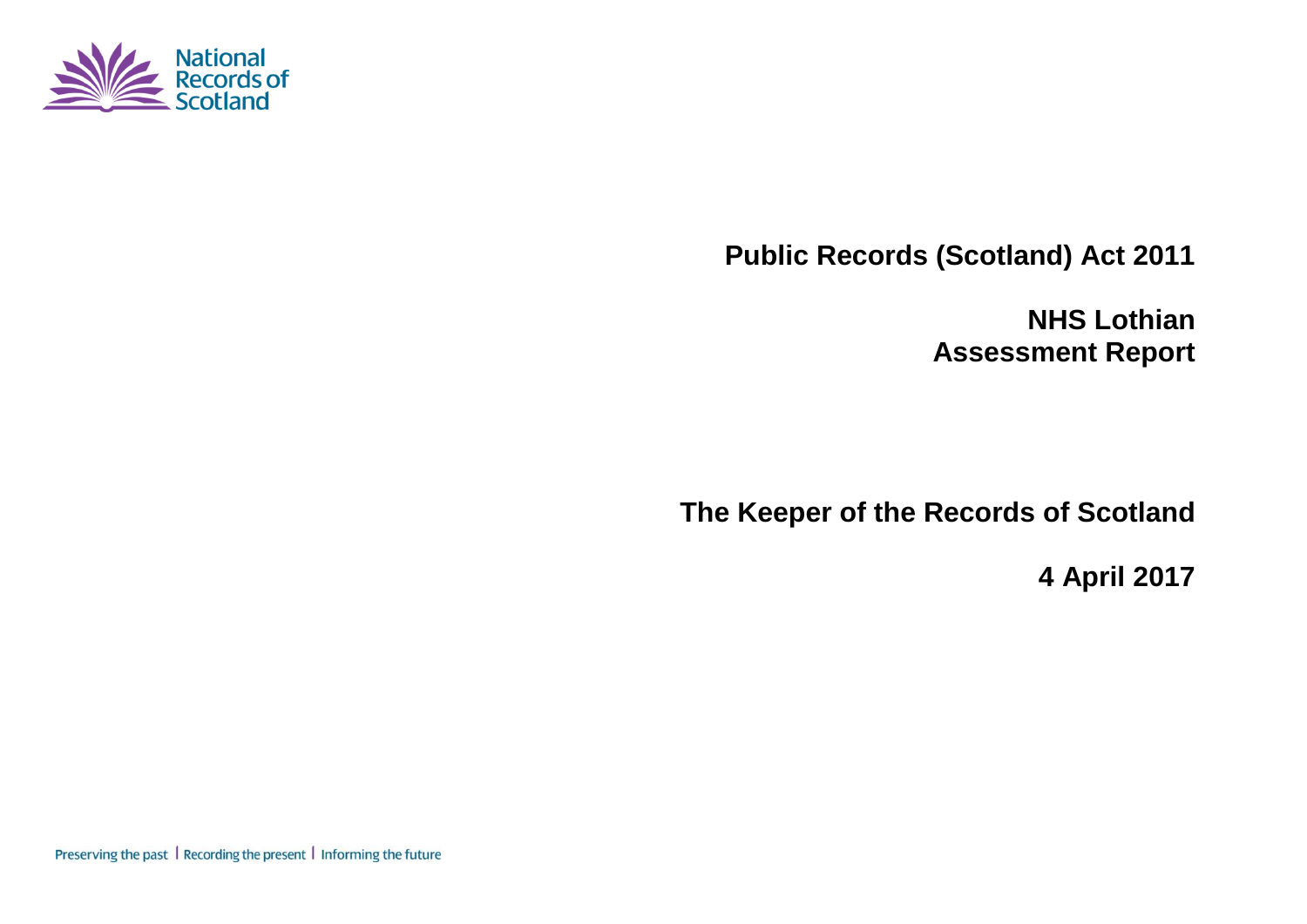#### **Assessment Report**

#### **Contents**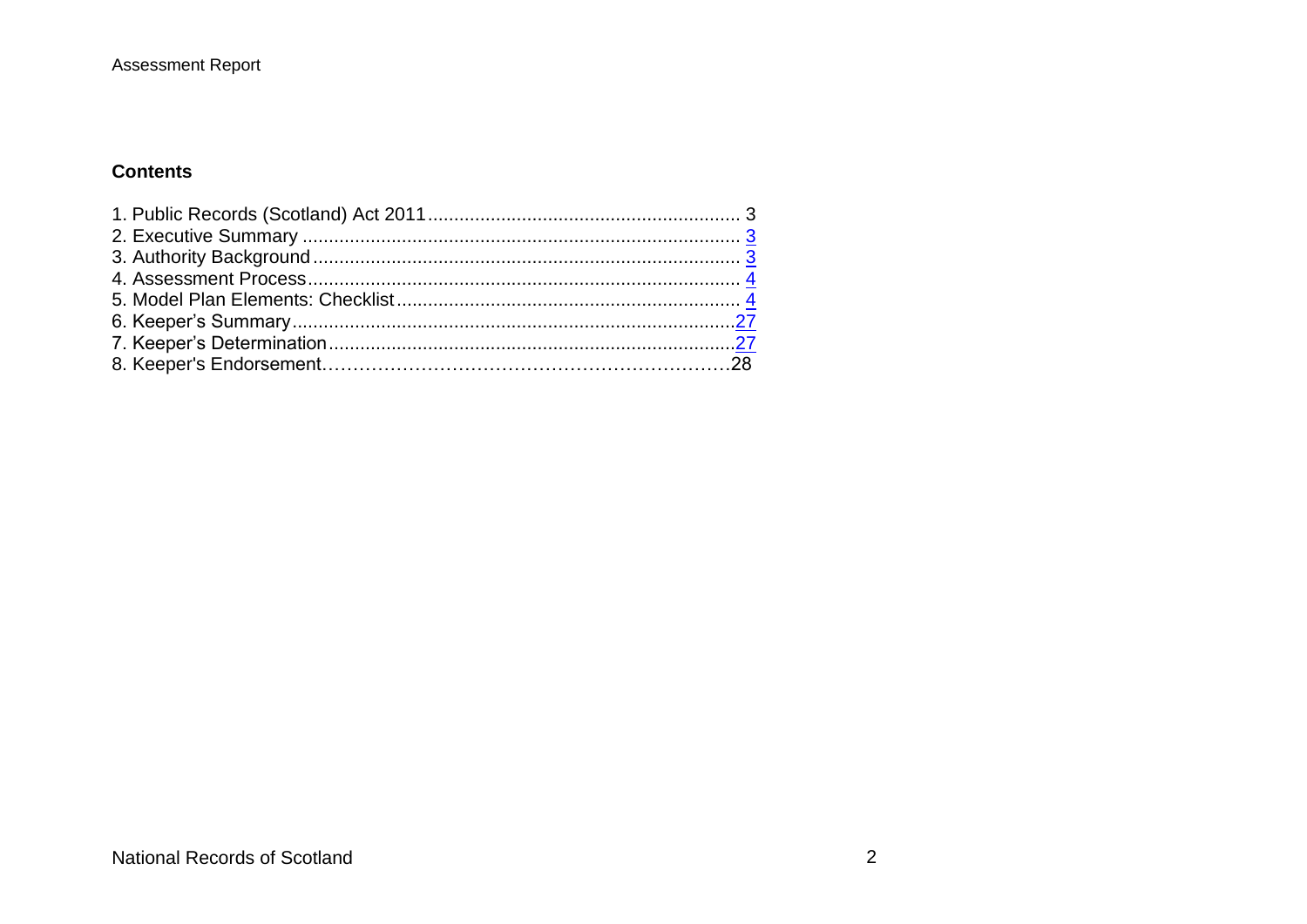## **1. Public Records (Scotland) Act 2011**

The Public Records (Scotland) Act 2011 (the Act) received Royal assent on 20 April 2011. It is the first new public records legislation in Scotland since 1937 and came fully into force on 1 January 2013. Its primary aim is to promote efficient and accountable record keeping by named Scottish public authorities.

The Act has its origins in *The Historical Abuse Systemic Review: Residential Schools and Children's Homes in Scotland 1950-1995* (The Shaw Report) published in 2007. The Shaw Report recorded how its investigations were hampered by poor record keeping and found that thousands of records had been created, but were then lost due to an inadequate legislative framework and poor records management. Crucially, it demonstrated how former residents of children's homes were denied access to information about their formative years. The Shaw Report demonstrated that management of records in all formats (paper and electronic) is not just a bureaucratic process, but central to good governance and should not be ignored. A follow-up review of public records legislation by the Keeper of the Records of Scotland (the Keeper) found further evidence of poor records management across the public sector. This resulted in the passage of the Act by the Scottish Parliament in March 2011.

The Act requires a named authority to prepare and implement a records management plan (RMP) which must set out proper arrangements for the management of its records. A plan must clearly describe the way the authority cares for the records that it creates, in any format, whilst carrying out its business activities. The RMP must be agreed with the Keeper and regularly reviewed.

#### **2. Executive Summary**

This report sets out the findings of the Keeper's assessment of the RMP of NHS Lothian by the Public Records (Scotland) Act 2011 Assessment Team following its submission to the Keeper on 29 April 2017*.*

The assessment considered whether the RMP of NHS Lothian was developed with proper regard to the 14 elements of the Keeper's statutory Model Records Management Plan (the Model Plan) under section 8(3) of the Act, and whether in this respect it complies with it and the specific requirements of the Act.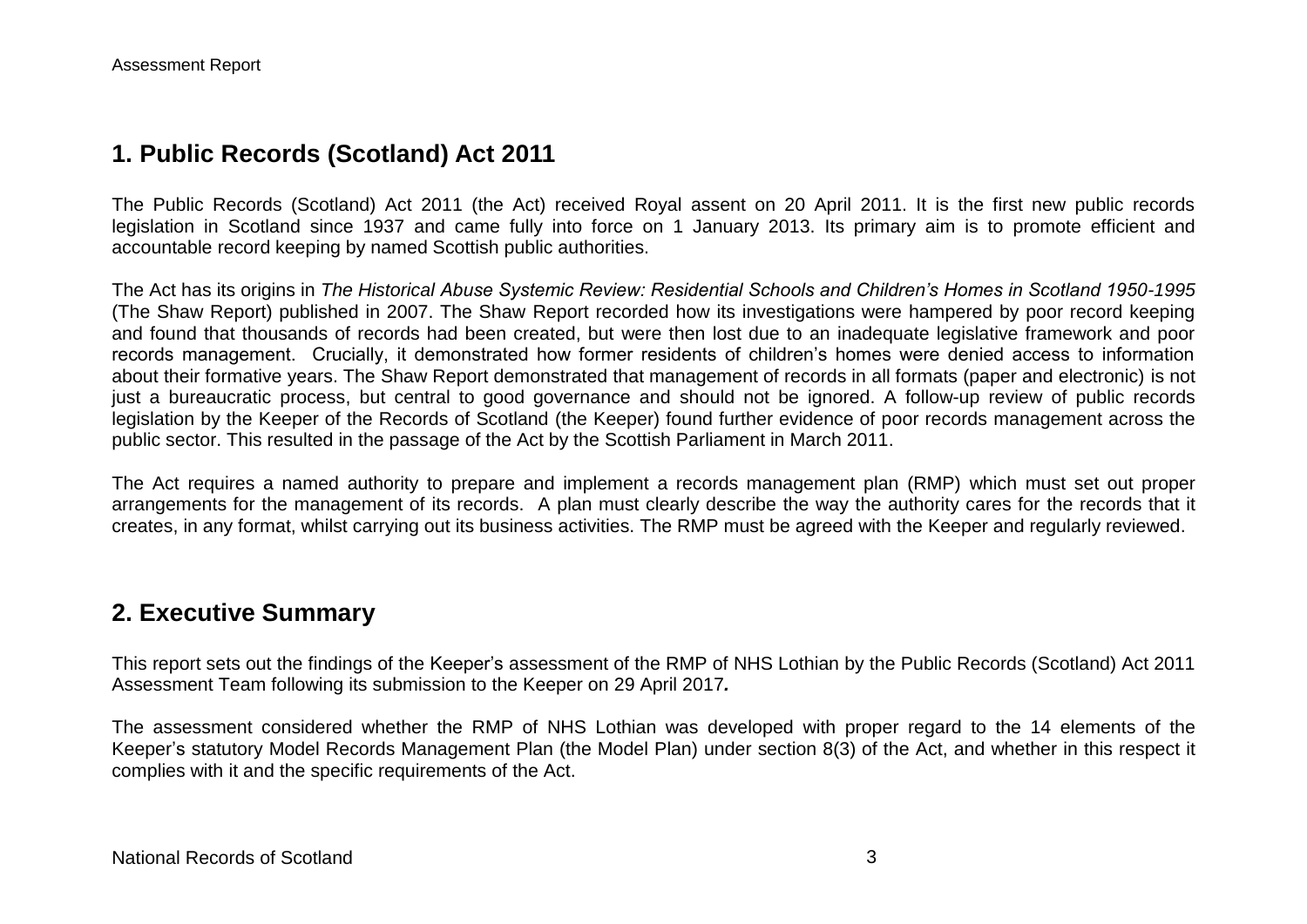The outcome of the assessment and the Keeper's decision on whether the RMP of NHS Lothian complies with the Act can be found under section 7 of this report with relevant recommendations.

## **3. Authority Background**

NHS Lothian provides a comprehensive range of primary, community-based and acute hospital services for the populations of Edinburgh, Midlothian, East Lothian and West Lothian. NHS Lothian provides services for the second largest residential population in Scotland - circa 850,000 people. It employs approximately 24,000 staff.

NHS Lothian is still a relatively young organisation. It was established in 2001 as the 'umbrella' organisation for all Lothian health services, with strategic planning and leadership provided by Lothian NHS Board. The unified board was tasked with breaking down the artificial barriers that had existed between the former health authority, Lothian Health, and the region's three former NHS trusts - Lothian University Hospitals, Lothian Primary Care and West Lothian Healthcare.

The dissolution of the three trusts in 2003-2004 means that a single health authority now oversees the planning and delivery of all the region's local health services.

#### **4. Keeper's Assessment Process**

The RMP was assessed by the Public Records (Scotland) Act Assessment Team on behalf of the Keeper. Assessors used the checklist elements listed in section 5, to establish whether NHS Lothian's RMP was developed with proper regard to the elements of the Model Plan and is compliant with the Act. The assessment also considered whether there was sufficient supporting evidence of such compliance.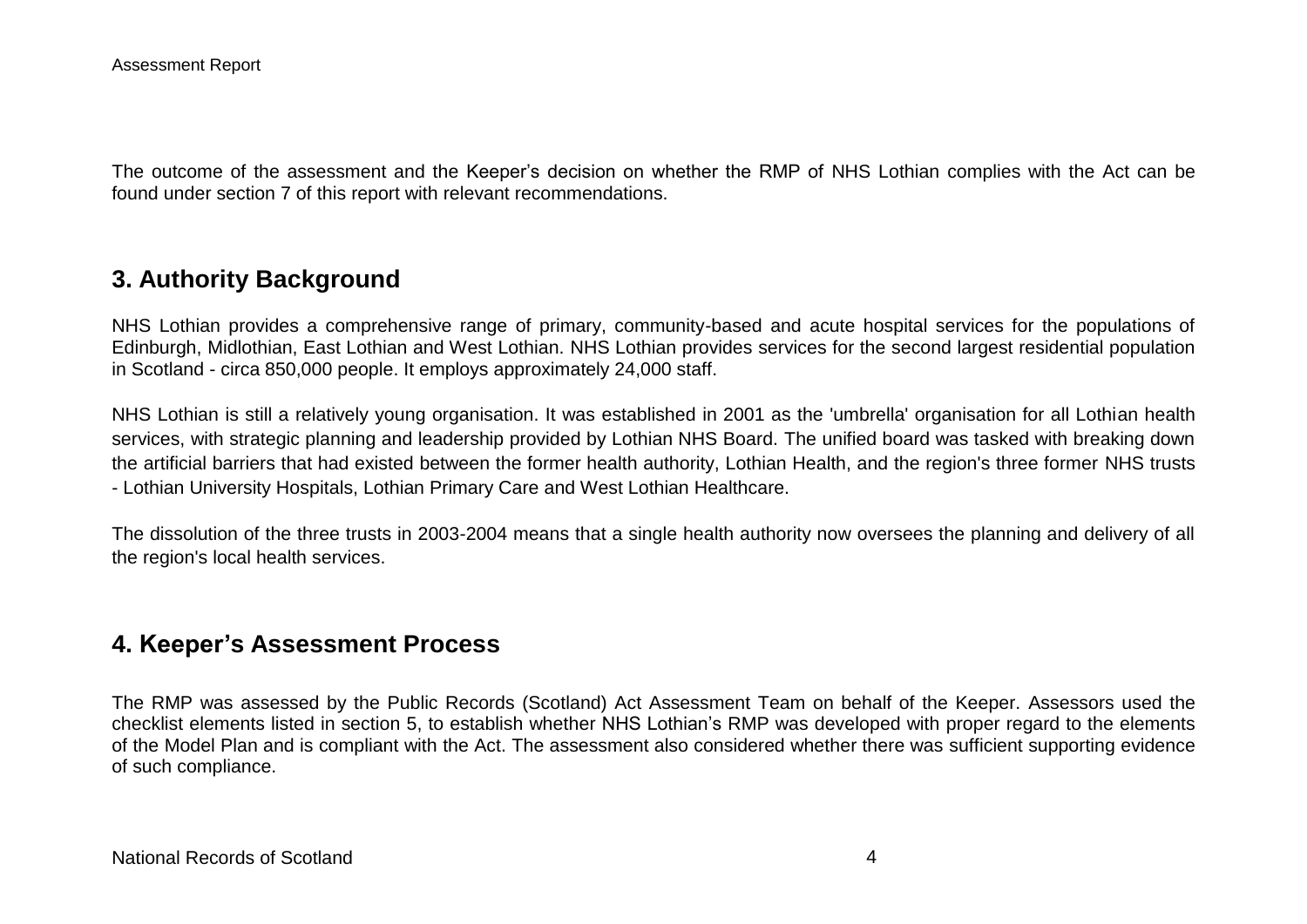### **Key:**

| The Keeper agrees this<br>element of an<br>authority's plan. | The Keeper agrees this<br>element of an authority's<br>plan as an 'improvement<br>model'. This means that<br>he is convinced of the<br>authority's commitment to<br>closing a gap in<br>provision. He will request<br>that he is updated as<br>work on this element | R | There is a serious<br>gap in provision<br>for this element<br>with no clear<br>explanation of how<br>this will be<br>addressed. The<br>Keeper may<br>choose to return<br>the RMP on this |
|--------------------------------------------------------------|---------------------------------------------------------------------------------------------------------------------------------------------------------------------------------------------------------------------------------------------------------------------|---|------------------------------------------------------------------------------------------------------------------------------------------------------------------------------------------|
|                                                              | progresses.                                                                                                                                                                                                                                                         |   | basis.                                                                                                                                                                                   |

# **5. Model Plan Elements: Checklist**

| <b>Element</b>                                | <b>Present</b> | <b>Evidence</b> | <b>Notes</b>                                                                                                                                                                                                                                                                                                                                                                                              |
|-----------------------------------------------|----------------|-----------------|-----------------------------------------------------------------------------------------------------------------------------------------------------------------------------------------------------------------------------------------------------------------------------------------------------------------------------------------------------------------------------------------------------------|
| 1. Senior<br>Officer<br>Compulsory<br>element |                | G               | NHS Lothian's Records Management Plan (RMP) identifies Professor Alex<br>McMahon, Director of Strategic Planning, as the officer with senior management<br>responsibility for records management. Submitted as evidence is a paper to the<br>Joint Management Team (JMT) on 6 June 2013 (evidence E01-01) confirming the<br>appointment of the Director of Strategic Planning in this role (section 3.3). |
|                                               |                |                 | Professor McMahon is the corporate owner of NHS Lothian's RMP and has signed<br>the RMP as evidence that it has been internally approved. A paper submitted to the<br>Corporate Management Team on 14 December 2015 describing process in<br>developing a RMP has been submitted (evidence E01-02).                                                                                                       |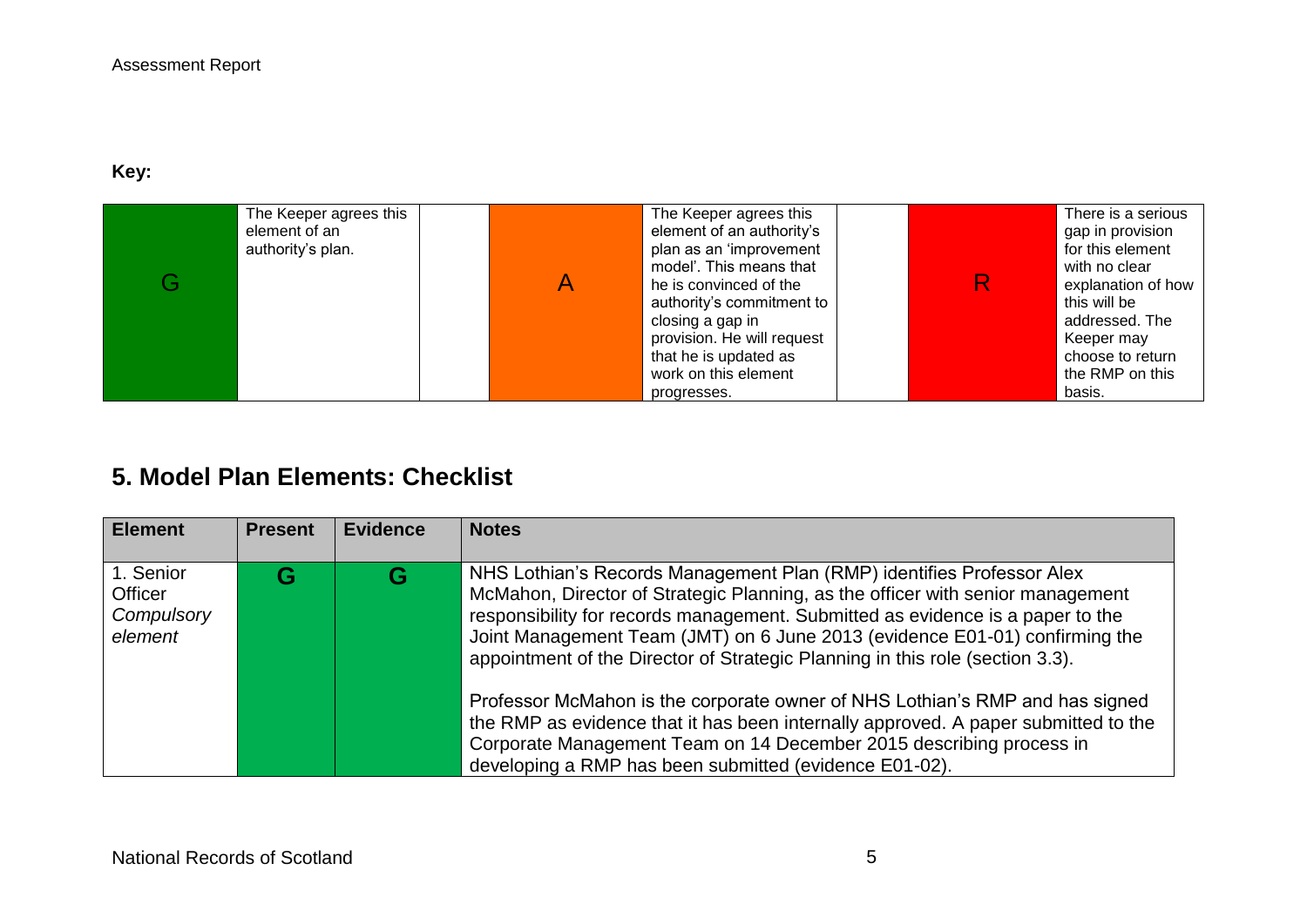|                                                |   |   | Professor McMahon is also Chair of the Strategic Public Records Programme<br>Management Group. A sample minute from a meeting of this Group on 16 March<br>2016 has been supplied confirming Professor McMahon as Chair (evidence E01-<br>$03$ ).<br>The Keeper agrees that an appropriate individual has been identified to take senior<br>management responsibility for records management within NHS Lothian as required<br>by the Public Records (Scotland) Act 2011. |
|------------------------------------------------|---|---|---------------------------------------------------------------------------------------------------------------------------------------------------------------------------------------------------------------------------------------------------------------------------------------------------------------------------------------------------------------------------------------------------------------------------------------------------------------------------|
| 2. Records<br>Manager<br>Compulsory<br>element | G | G | The RMP identifies Alyson Cumming, Strategic Planning Manager - Corporate<br>Planning, Public Records and Managed Clinical Networks, as having operational<br>responsibility for records management.<br>Ms Cumming's Job Description has been provided (evidence E02-01). This clearly<br>shows a responsibility for creating and implementing a records management<br>programme within NHS Lothian.                                                                      |
|                                                |   |   | Ms Cumming is supported in this role by Catriona Simpson, Assistant Programme<br>Manager.                                                                                                                                                                                                                                                                                                                                                                                 |
|                                                |   |   | Also submitted are the minutes from a meeting of the Strategic Public Records<br>Management Programme Group on 18 May 2015. The Chair's welcome makes it<br>clear that Ms Cumming has been appointed as the Programme Manager for this<br>post.                                                                                                                                                                                                                           |
|                                                |   |   | The Keeper agrees that NHS Lothian has identified an appropriate individual to take<br>operational responsibility for records management as required by the Public<br>Records (Scotland) Act 2011.                                                                                                                                                                                                                                                                        |
| 3. Policy                                      | G | G | The RMP states that the policies and procedures outlined within are developed with                                                                                                                                                                                                                                                                                                                                                                                        |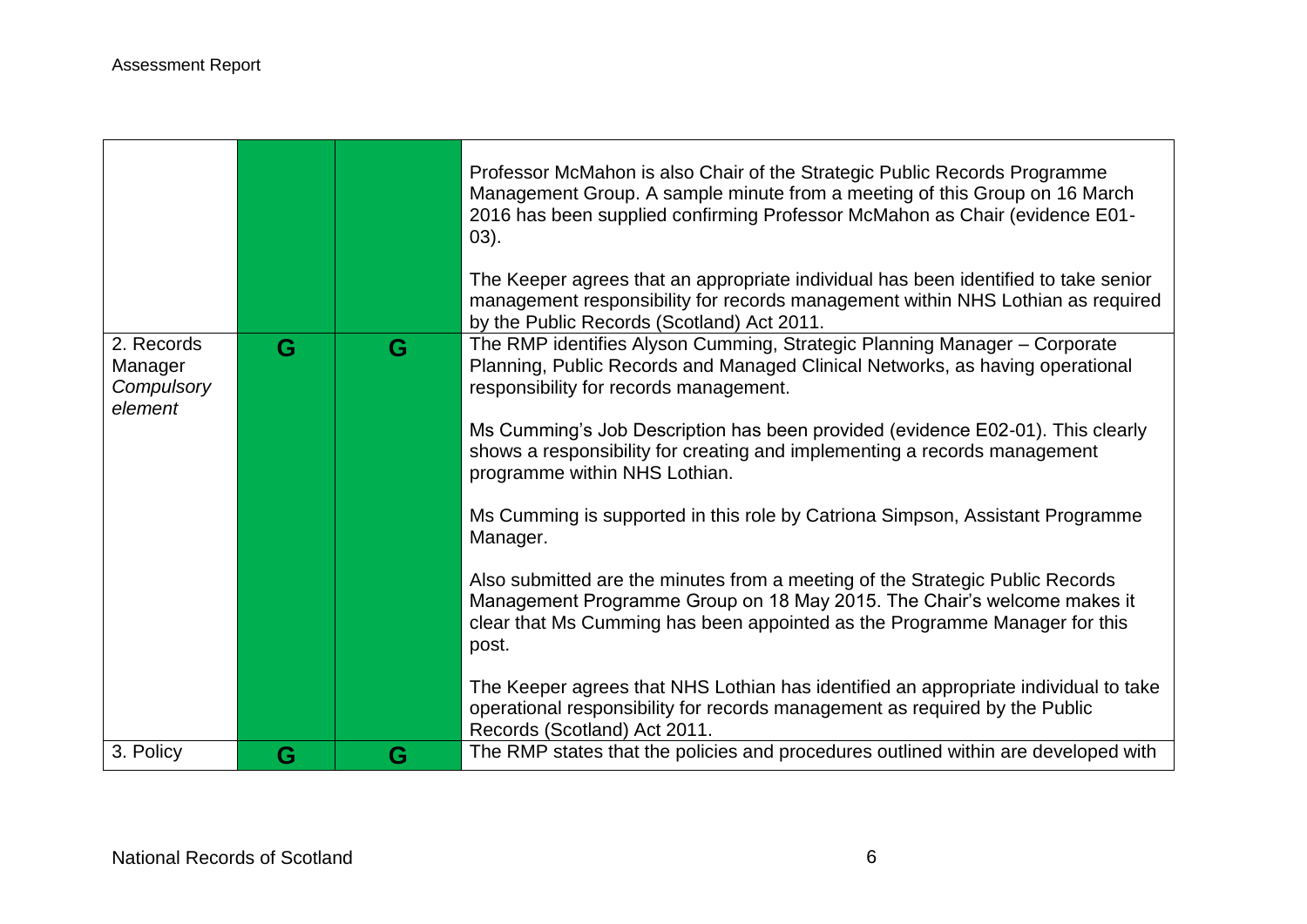| Compulsory<br>element | regards to the guidance provided in Scottish Government Records Management:<br>NHS Code of Practice (Scotland). A link has been provided to this document.                                                                                                                                                                                                                                                                                                                                  |
|-----------------------|---------------------------------------------------------------------------------------------------------------------------------------------------------------------------------------------------------------------------------------------------------------------------------------------------------------------------------------------------------------------------------------------------------------------------------------------------------------------------------------------|
|                       | The RMP states that policies and procedures are approved and reviewed by various<br>senior committees, such as the Information Governance Advisory Board, Records<br>management Steering Group, Partnership Forum and the eHealth Executive.                                                                                                                                                                                                                                                |
|                       | Submitted as evidence under this Element is NHS Lothian's Information Assurance<br>Strategy (evidence E03-01). This describes the high-level measures being taken to<br>ensure that information is managed effectively and to make it part of normal<br>business practice. This is Version 1.0 and is currently being reviewed and the new<br>version will be available at year-end. The Keeper requests that he is sent this when<br>available in order to keep the submission up-to-date. |
|                       | Also submitted as evidence is the Information Governance Policy (evidence E03-02)<br>which describes the key principles of information management used in NHS Lothian<br>which are 'Openness, Confidentiality, Information Security and Quality Assurance'.<br>The Policy also outlines NHS Lothian's commitment to complying with the Public<br>Records (Scotland) Act 2011 and in the Appendix there is a table which allocates<br>specific information governance responsibilities.      |
|                       | Also provided as evidence is the Records Management Policy (evidence E03-05).<br>This demonstrates NHS Lothian's commitment to adhering to best practice records<br>management and any legislative requirements, including the Public Records<br>(Scotland) Act 2011. The Health Records and Administrative Records Retention<br>Schedules are included as appendices to the Policy. It is due for review in October<br>2018.                                                               |
|                       | Also submitted is the Clinical Documentation Standards document (evidence E03-<br>06) which covers the quality of record-keeping in clinical records. Also provided is                                                                                                                                                                                                                                                                                                                      |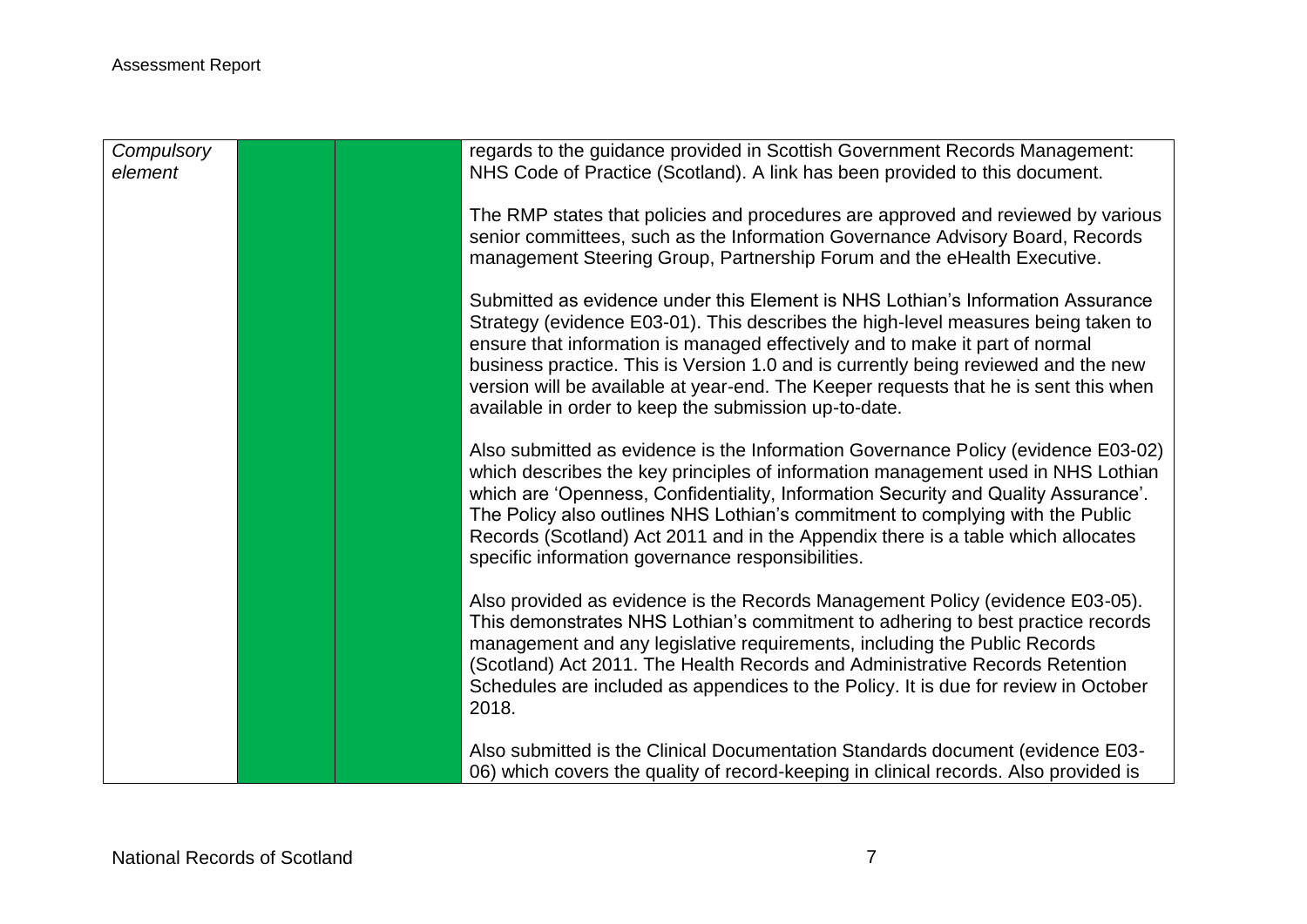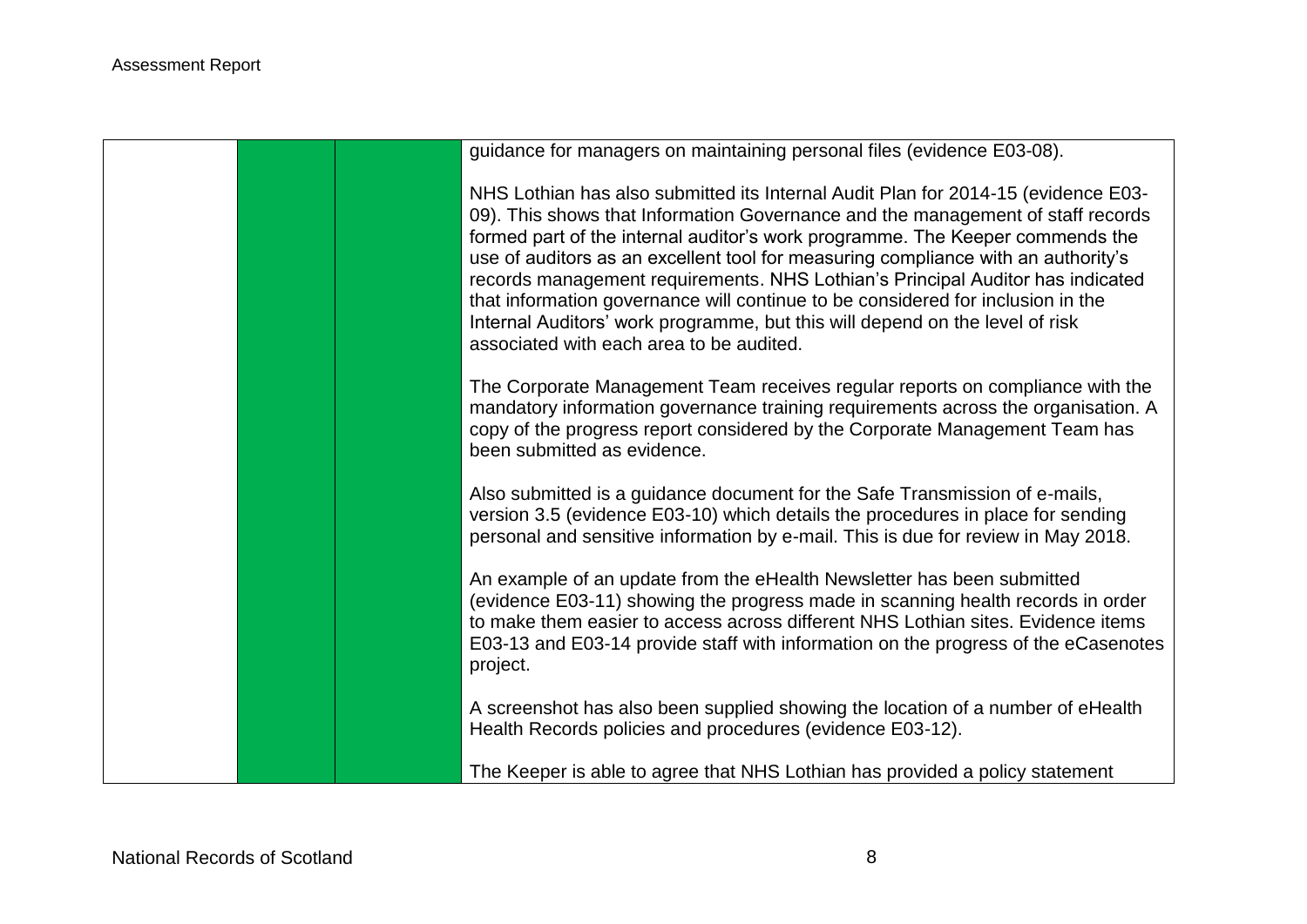|                               |              |   | which is available to staff on the intranet and therefore staff are aware of their<br>responsibilities.                                                                                                                                                                                                                                                                                                                                                                                                                                                                                                                                                                                                                                                                                                                                                                                                                       |
|-------------------------------|--------------|---|-------------------------------------------------------------------------------------------------------------------------------------------------------------------------------------------------------------------------------------------------------------------------------------------------------------------------------------------------------------------------------------------------------------------------------------------------------------------------------------------------------------------------------------------------------------------------------------------------------------------------------------------------------------------------------------------------------------------------------------------------------------------------------------------------------------------------------------------------------------------------------------------------------------------------------|
| 4. Business<br>Classification | $\mathbf{A}$ | G | The 'Action Plan' recognises the need for standardisation and streamlining of<br>BCSs across the organisation and that work will be undertaken to achieve<br>this. As part of the work to develop to develop an organisation-wide BCS<br>owners of shared drives across NHS Lothian will be required to map the file<br>structure within these and will be responsible for the management of<br>electronic records within these. The Director of eHealth has collated the<br>shared drives in use within NHS Lothian and identified the individuals<br>responsible for the maintenance of these and submitted the spreadsheet to<br>the Keeper. This will form the basis of work to develop a BCS which will be<br>taken forward by the Public Records Management Group. Due to the size of<br>the organisation and the number of shared drives it uses this project is<br>anticipated to take up to three years to complete. |
|                               |              |   | Submitted as evidence are a number of policies and procedures concerning the<br>creation and maintenance of health records (evidence E04-01-E04-05). These are<br>available to staff on NHS Lothian's intranet (evidence E03-12). Also submitted is<br>guidance for the filing of case notes and the creation and filing of minutes from<br>Board and Committee meetings (evidence E04-06-and E04-07). The Keeper<br>commends the provision of guidance for staff to be able to create and manage<br>records appropriately.                                                                                                                                                                                                                                                                                                                                                                                                   |
|                               |              |   | Also submitted is the Finance Department's Operating Procedures and<br>Guidance for Records Filing, Sharing and Deletion (evidence E04-09). This<br>document provides staff with guidance on how to use the shared drive<br>structure used by the Finance Department and try to adhere to records<br>management best practice. It also allocates responsibilities to members of<br>staff for the management of Top Level Folders within the shared drive. These<br>leads are responsible for the structure under the Top Level Folder and for                                                                                                                                                                                                                                                                                                                                                                                 |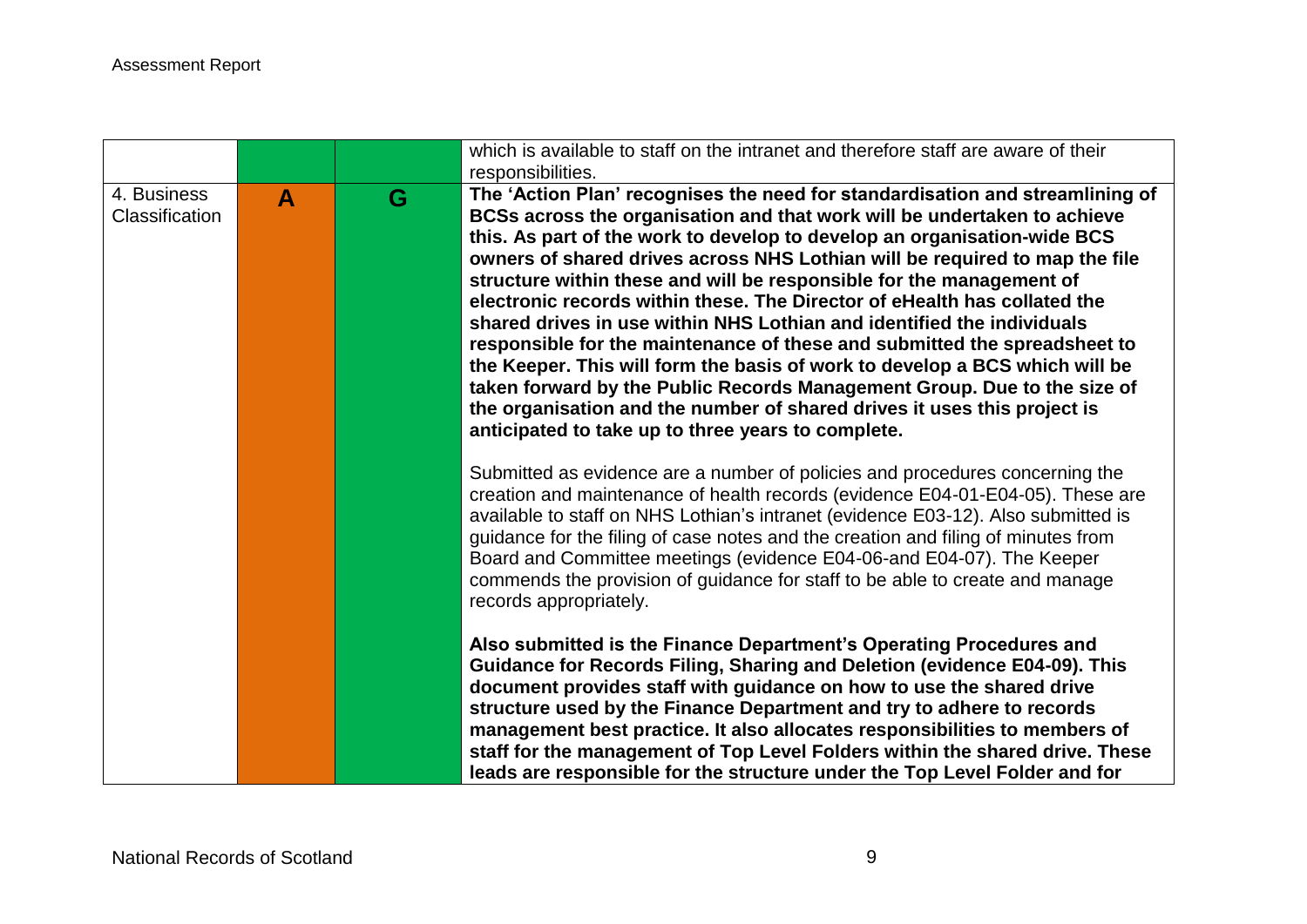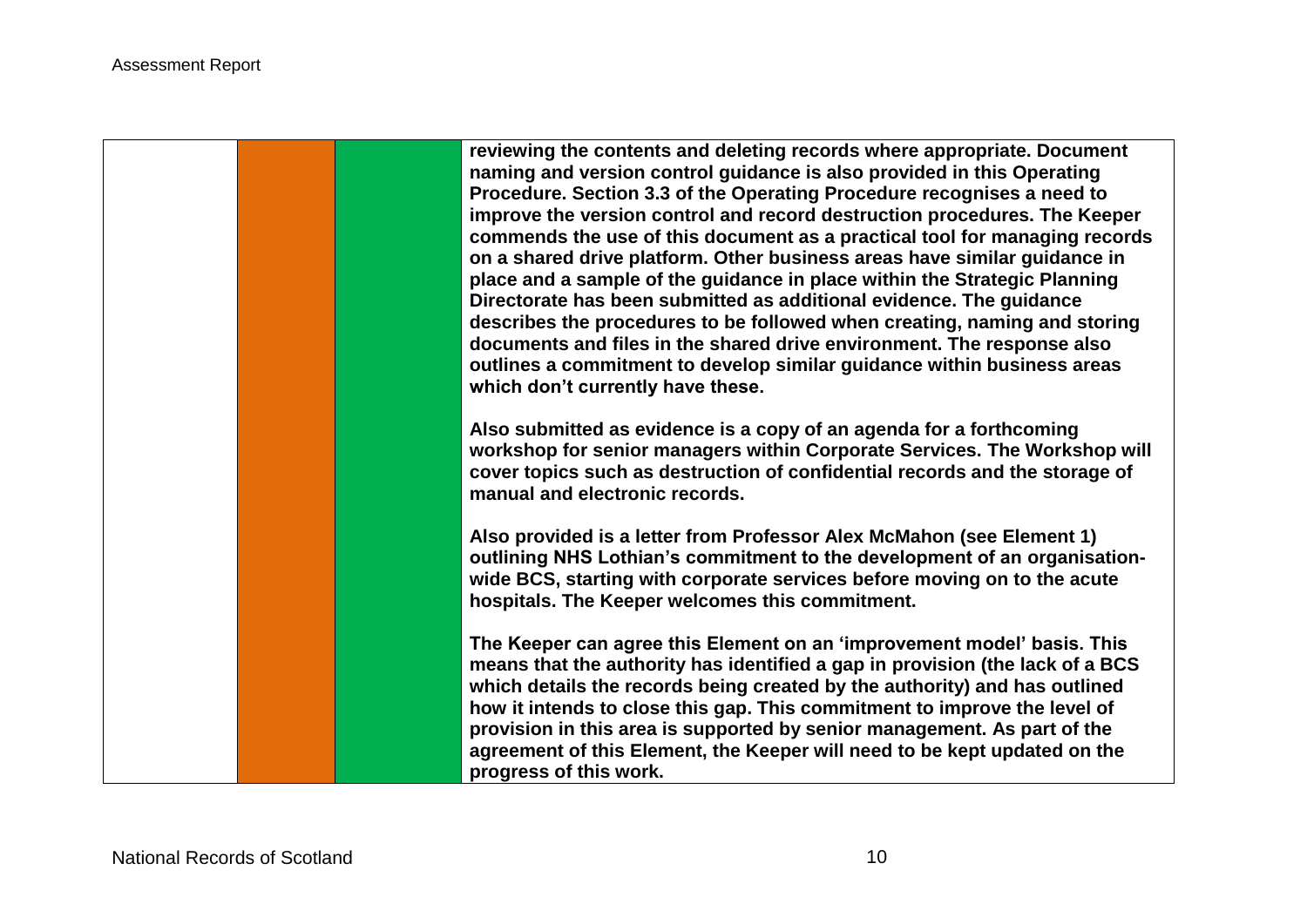| 5. Retention<br>schedule | $\blacktriangle$ | G | The RMP states that NHS Lothian adheres to the retention guidance set out in the<br>Scottish Government Records Management: NHS Code of Practice (Scotland)<br>2012. This document provides guidance on the retention periods to be attached to<br>the categories of records created by territorial boards.       |
|--------------------------|------------------|---|-------------------------------------------------------------------------------------------------------------------------------------------------------------------------------------------------------------------------------------------------------------------------------------------------------------------|
|                          |                  |   | NHS Lothian has submitted their Records Management Policy (evidence E03-05)<br>which incorporates the retention schedules which are currently in use. These<br>include the retention decisions which are applied to both health and administrative<br>records.                                                    |
|                          |                  |   | Also submitted is the Health Records Retention and Destruction Policy (evidence<br>E05-01) which provides practical guidance to staff on the destruction and retention<br>of different categories of case notes.                                                                                                  |
|                          |                  |   | The Board and Committee Servicing Protocol (evidence E05-02 outlines the<br>arrangements in place for creating and managing records of Board and Committee<br>meetings.                                                                                                                                           |
|                          |                  |   | Also submitted is a Waste Disposal Audit Template (evidence E05-03). This is a<br>checklist of whether good practice in disposal of waste, including confidential waste,<br>is identified in areas across NHS Lothian.                                                                                            |
|                          |                  |   | NHS Lothian has provided a Data Processing Agreement (evidence E05-04) with a<br>commercial waste disposal provider to provide a confidential waste uplift and<br>disposal service. Part of the Agreement includes the provision of documentation to<br>show that waste has been uplifted and destroyed securely. |
|                          |                  |   | NHS Lothian has submitted evidence showing the uplift programme for confidential<br>waste across the organisation. Also supplied are destruction certificates from Shred-<br>It evidencing the secure destruction of paper records.                                                                               |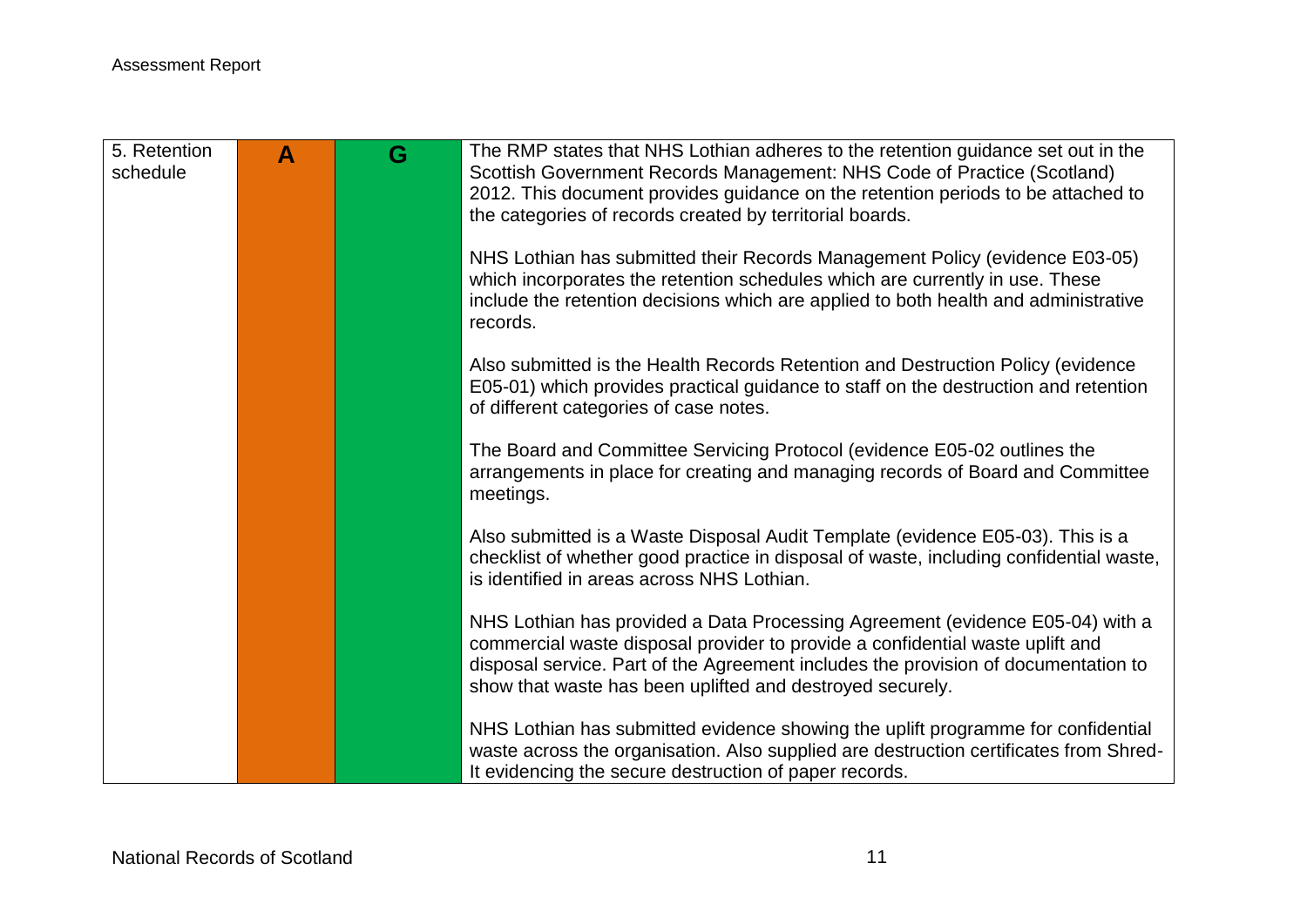m.

 $\blacksquare$ 

|                                |                  |   | NHS Lothian has also submitted an invoice for the provision of records storage from<br>commercial providers (evidence E05-06). This is broken down into the storage costs<br>for departments and service areas across NHS Lothian.                                                                                                                                                                                                                                                                                                                                                                                                                                                    |
|--------------------------------|------------------|---|---------------------------------------------------------------------------------------------------------------------------------------------------------------------------------------------------------------------------------------------------------------------------------------------------------------------------------------------------------------------------------------------------------------------------------------------------------------------------------------------------------------------------------------------------------------------------------------------------------------------------------------------------------------------------------------|
|                                |                  |   | A screenshot of retention and disposal guidance which appears on NHS Lothian's<br>intranet has been supplied (evidence E05-07). It provides staff with information on<br>how to apply retention decisions to records and contact details for commercial<br>records storage firms and Lothian Health Services Archive.                                                                                                                                                                                                                                                                                                                                                                 |
|                                |                  |   | The Improvement Plan states that NHS Lothian intends to create a system of<br>local records management champions to ensure that the retention schedule is<br>adhered to. The Keeper commends this approach and looks forward to being<br>kept updated as this project progresses.                                                                                                                                                                                                                                                                                                                                                                                                     |
|                                |                  |   | The Keeper can agree this Element on an 'improvement model' basis. This<br>means that the authority has identified a gap in provision (the implementation<br>of retention schedules across the organisation) and has identified how it<br>intends to close thus gap. As part of this agreement the Keeper will expect to<br>be kept informed of progress.                                                                                                                                                                                                                                                                                                                             |
| 6. Destruction<br>Arrangements | $\blacktriangle$ | G | NHS Lothian has outlined the following destruction arrangements:                                                                                                                                                                                                                                                                                                                                                                                                                                                                                                                                                                                                                      |
| Compulsory<br>element          |                  |   | <b>Paper</b> – the Health Records Retention and Destruction Policy (evidence E06-01)<br>which provides practical guidance to staff on the destruction and retention of<br>different categories of case notes has been provided. The Health Records<br>Confidential Waste Policy (evidence E06-02) sets out the procedures for managing<br>the destruction of confidential waste. Paper records are placed in confidential waste<br>sacks and when these are full they are stored securely until uplifted by a contractor<br>who then securely destroys them. A screenshot of staff instructions on NHS<br>Lothian's intranet have been provided (evidence E06-04). Sample destruction |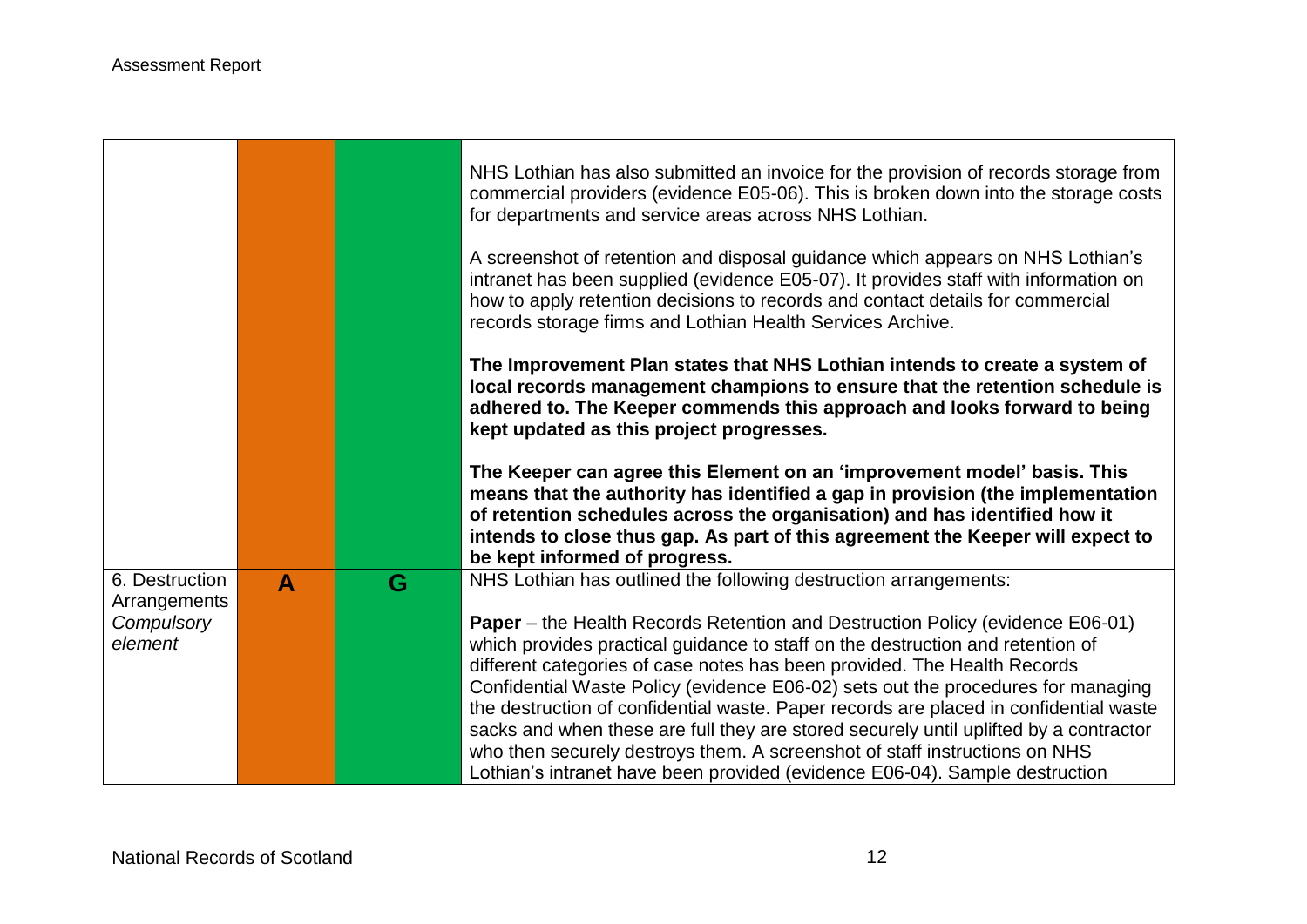certificates (evidence E06-08) have been supplied showing that the procedures are operational. NHS Lothian's Health Records Service runs monthly reports to identify paper records which are ready for destruction in line with retention schedules. Evidence cannot be supplied due to the personal and sensitive nature of the information involved. When paper clinical records are destroyed this is recorded on the TRAK patient administration system. Again, evidence of the system is unable to be provided due to the patient sensitive information being managed, but a sample destruction certificate for the secure disposal of paper records has been supplied. **Paper stored in off-site facilities –** NHS Lothian uses several commercial operators to provide off-site records storage (evidence E05-06). Also provided as

evidence is a note from the provider of off-site commercial storage (RSS) outlining the procedures behind the destruction process. It is mandatory for boxes stored with RSS to be labelled with a review/destruction date. Once the date has been reached RSS contacts NHS Lothian for authorisation to destroy or to extend the retention period. Once RSS receives authorisation to destroy records, these are securely transported to a third-party confidential waste shredding provider (Highlander Recycling) for secure destruction. This destruction is evidenced by the production of a destruction certificate a sample of which has been provided to the Keeper.

**Electronic records – The RMP states that NHS Boards are unable to destroy records managed by the TRAK patient administration system. The Director of eHealth has confirmed that local and national systems are unable to provide evidence for the destruction of electronic records. The Keeper can accept this. NHS Lothian has provided evidence for the destruction of case notes (evidence E06-01) and the destruction of paper health records is noted on the TRAK patient administration system. The RMP Improvement Plan contains under Element 6 a commitment for departments to develop policies and**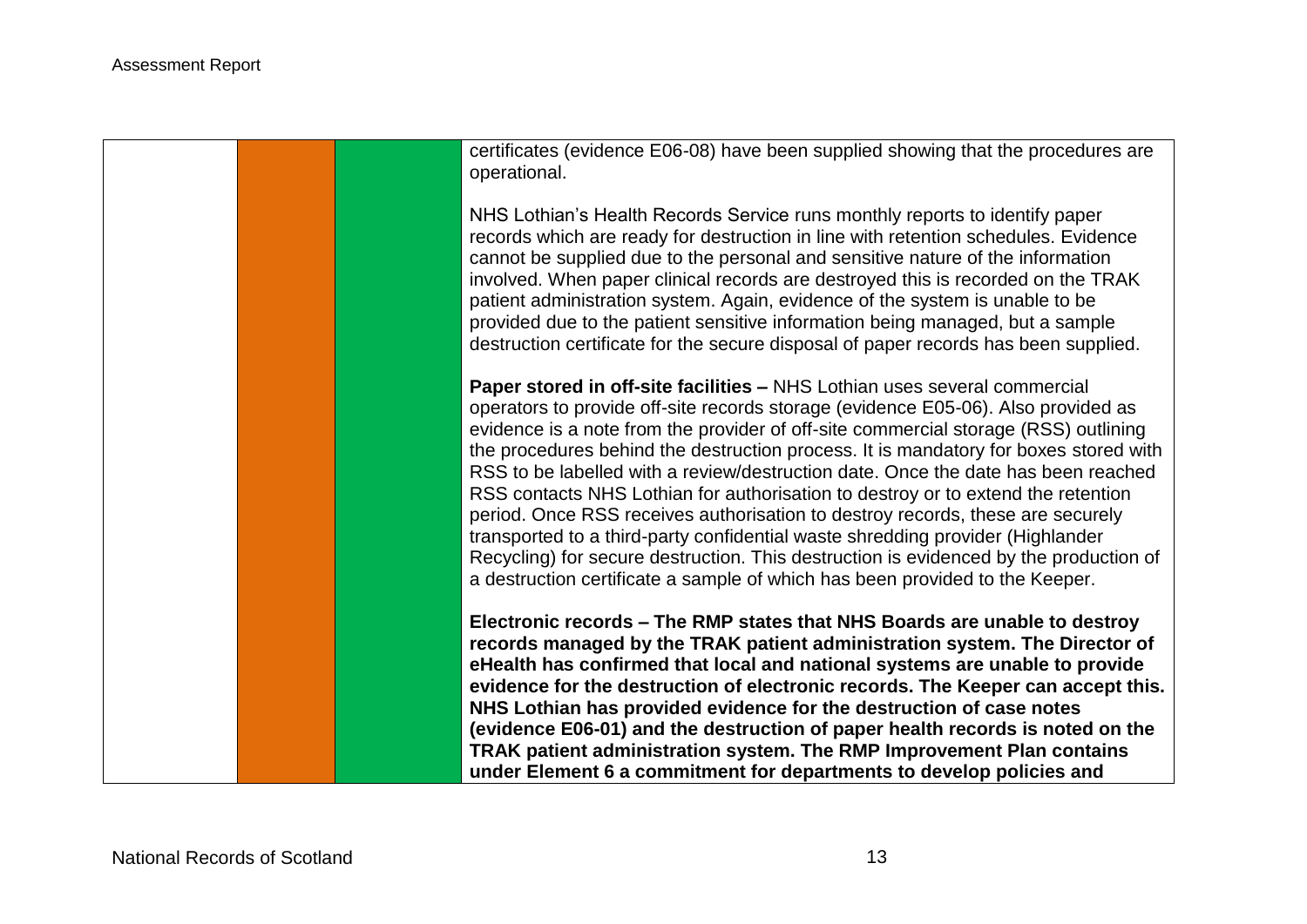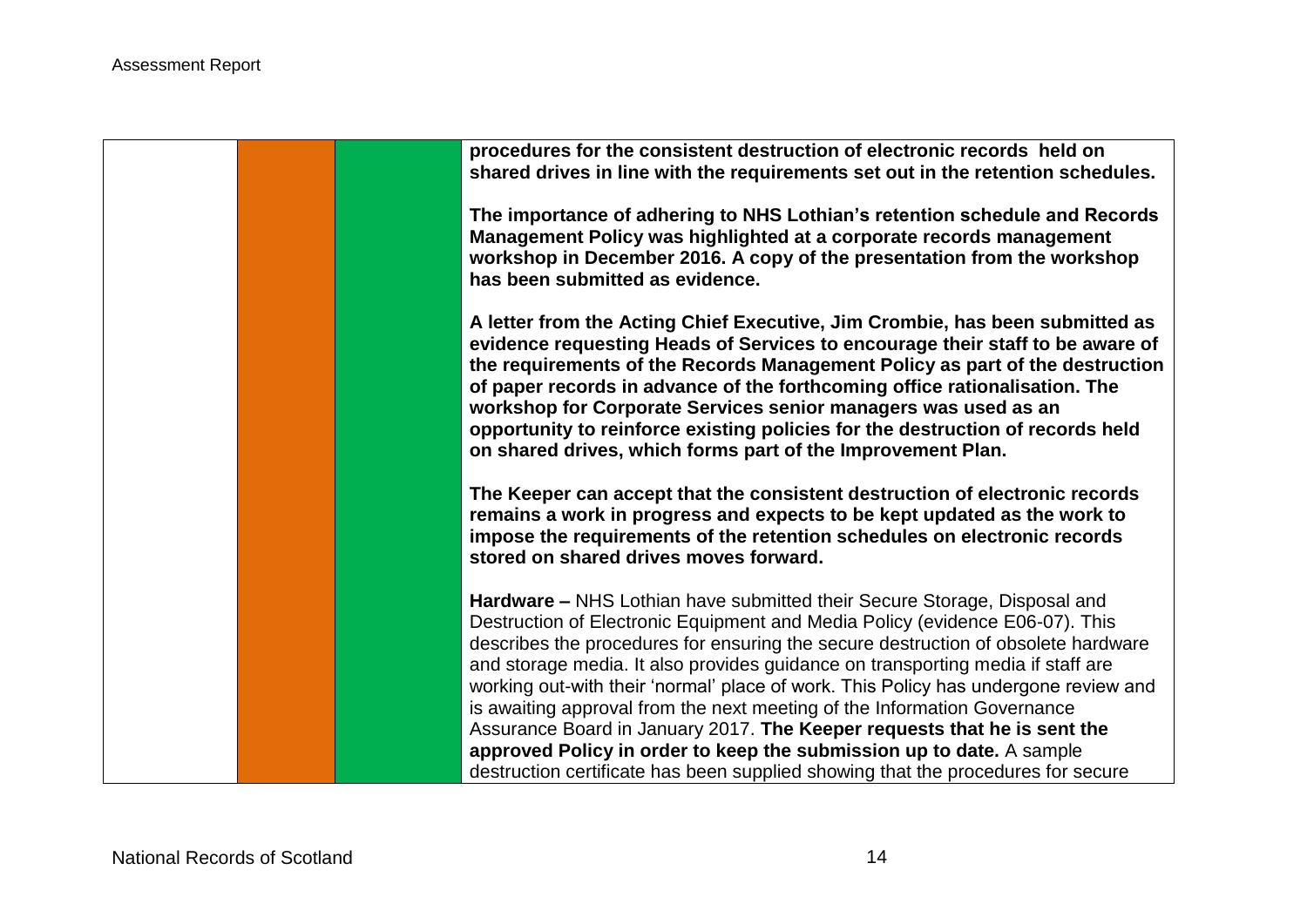|                                                       |   |   | disposal of hardware are operational.                                                                                                                                                                                                                                                                                                                                                                                                                                                                                                                                                                                                                                                                                                         |
|-------------------------------------------------------|---|---|-----------------------------------------------------------------------------------------------------------------------------------------------------------------------------------------------------------------------------------------------------------------------------------------------------------------------------------------------------------------------------------------------------------------------------------------------------------------------------------------------------------------------------------------------------------------------------------------------------------------------------------------------------------------------------------------------------------------------------------------------|
|                                                       |   |   | <b>Back-ups –</b> Back-up procedures are detailed in the sample Business Continuity<br>Plan for eHealth (evidence E10-05). The Plan does indicate that there should be an<br>approved cycle for backing up records on the servers and that business critical<br>systems should have a second server in place in case of failure of the first. Back-up<br>media should be located in a different location from the server. The back-up<br>schedules operated by NHS Lothian are as follows: a daily incremental back-up is<br>taken and retained for two weeks; a full weekly back-up is taken on a Friday and this<br>is retained for 6 weeks; a full monthly back-up is taken on the last Friday of the<br>month and retained for 12 months. |
|                                                       |   |   | The Keeper can agree this Element on an 'improvement model' basis. This<br>means that the authority has identified a gap in provision (the lack of ability to<br>delete records held on shared drives as per the retention schedules) and has<br>identified how it intends to close this gap. As part of this conditional<br>agreement, the Keeper will expect to be regularly updated on the progress of<br>work to close this gap.                                                                                                                                                                                                                                                                                                          |
| 7. Archiving<br>and Transfer<br>Compulsory<br>element | G | G | The RMP states that NHS Lothian transfer records selected for permanent<br>preservation to their own archive. The Lothian Health Service Archive (LHSA) is one<br>of the few archive services in Scotland that has achieved the necessary standard to<br>gain accredited status in 2014. LHSA is therefore a suitable archive with which to<br>deposit records.                                                                                                                                                                                                                                                                                                                                                                               |
|                                                       |   |   | Submitted as evidence is a link to the LHSA catalogue section of the website<br>(evidence E07-03) which lists the types of records that NHS Lothian and its<br>predecessor organisations have transferred for archiving.                                                                                                                                                                                                                                                                                                                                                                                                                                                                                                                      |
|                                                       |   |   | Also submitted is a range of guidance and documentation from LHSA governing the<br>transfer of records to the archive, including:                                                                                                                                                                                                                                                                                                                                                                                                                                                                                                                                                                                                             |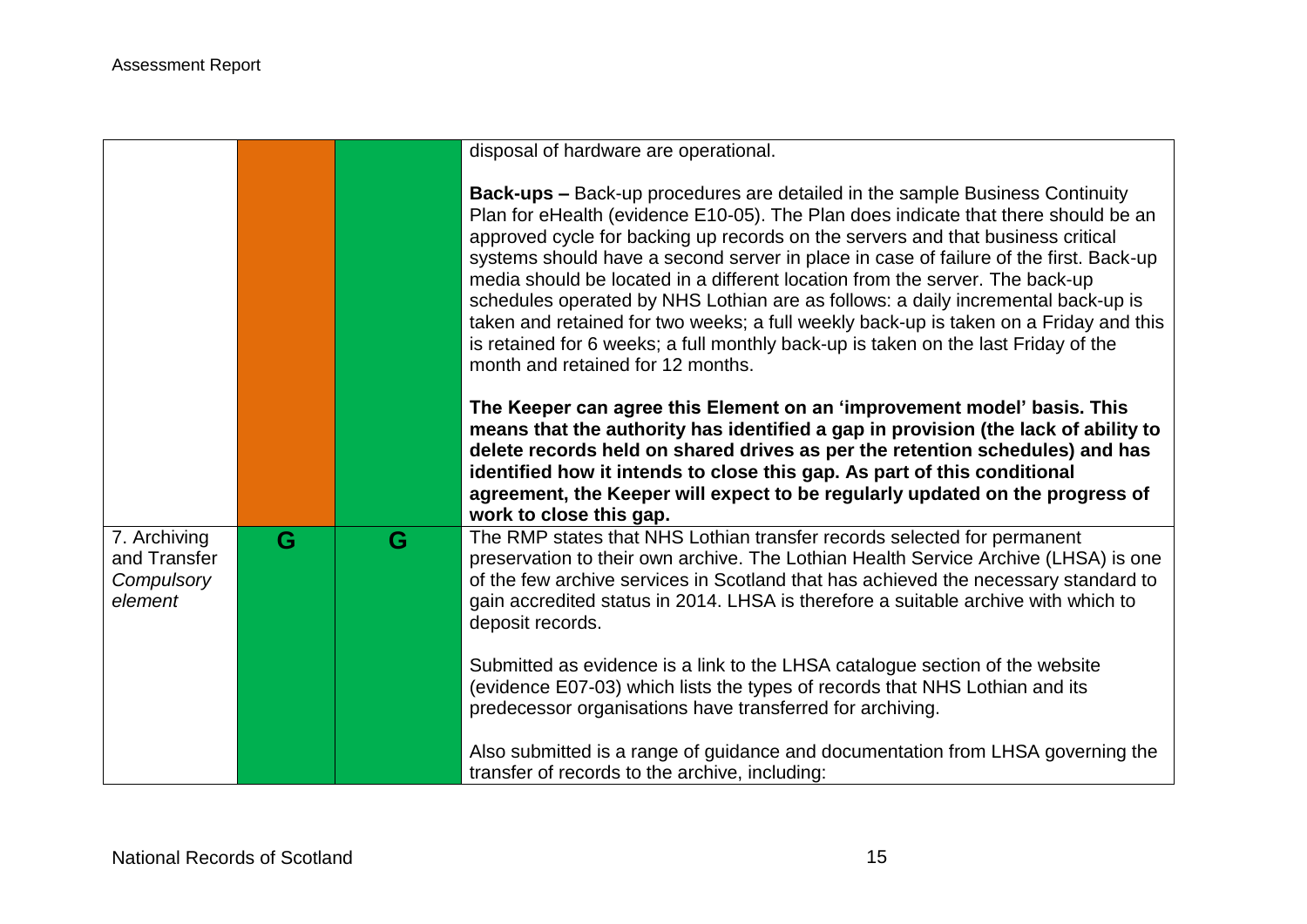|                                                     |   |   | Guidance for LHSA staff in the accessioning of records (evidence E07-04);                                                                                                                                                                                                                                                                                                                                                                                                                                                                                                                                                                                                                                                                                                                                     |
|-----------------------------------------------------|---|---|---------------------------------------------------------------------------------------------------------------------------------------------------------------------------------------------------------------------------------------------------------------------------------------------------------------------------------------------------------------------------------------------------------------------------------------------------------------------------------------------------------------------------------------------------------------------------------------------------------------------------------------------------------------------------------------------------------------------------------------------------------------------------------------------------------------|
|                                                     |   |   | A sample completed accession form (evidence E07-05);                                                                                                                                                                                                                                                                                                                                                                                                                                                                                                                                                                                                                                                                                                                                                          |
|                                                     |   |   | LHSA's Collections Development Policy (evidence E07-06) is a high level document<br>showing its approach to the type of records it aims to collect and assisting NHS<br>Lothian with complying with the Public Records (Scotland) Act 2011;                                                                                                                                                                                                                                                                                                                                                                                                                                                                                                                                                                   |
|                                                     |   |   | Guidance for staff on dealing with requests for information on deceased and living<br>individuals (evidence E07-09 and E07-10).                                                                                                                                                                                                                                                                                                                                                                                                                                                                                                                                                                                                                                                                               |
|                                                     |   |   | NHS Lothian has submitted a copy of the Deposit and Services Agreement (DSA)<br>between them and the University of Edinburgh Library. This sets out the services to<br>be provided by the Library. This is accompanied by a letter from the Library's Head<br>of Information Services Group confirming the arrangements and the relationship<br>between the Library and NHS Lothian continues to operate under this agreement.<br>The Lothian Health Services Archive was awarded Archive Service Accreditation in<br>2014 and this is evidenced by the letter of confirmation from the Chair of the<br>Scottish Council on Archives and the Keeper of the Records of Scotland on behalf<br>of the National Records of Scotland. The Keeper is therefore assured that this is a<br>suitable place of deposit. |
|                                                     |   |   | The Keeper agrees that there are arrangements in place to allow NHS Lothian to<br>transfer records selected for permanent preservation to a suitable archive when it<br>needs to.                                                                                                                                                                                                                                                                                                                                                                                                                                                                                                                                                                                                                             |
| 8. Information<br>Security<br>Compulsory<br>element | G | A | NHS Lothian has provided its eHealth Security Policy (version 2.5.07) (evidence<br>E08-01) which sets out its approach to protecting the information it creates and<br>manages and applies to both electronic and paper records. It contains a number of<br>Appendices which are policies and guidance for staff on specific information security                                                                                                                                                                                                                                                                                                                                                                                                                                                             |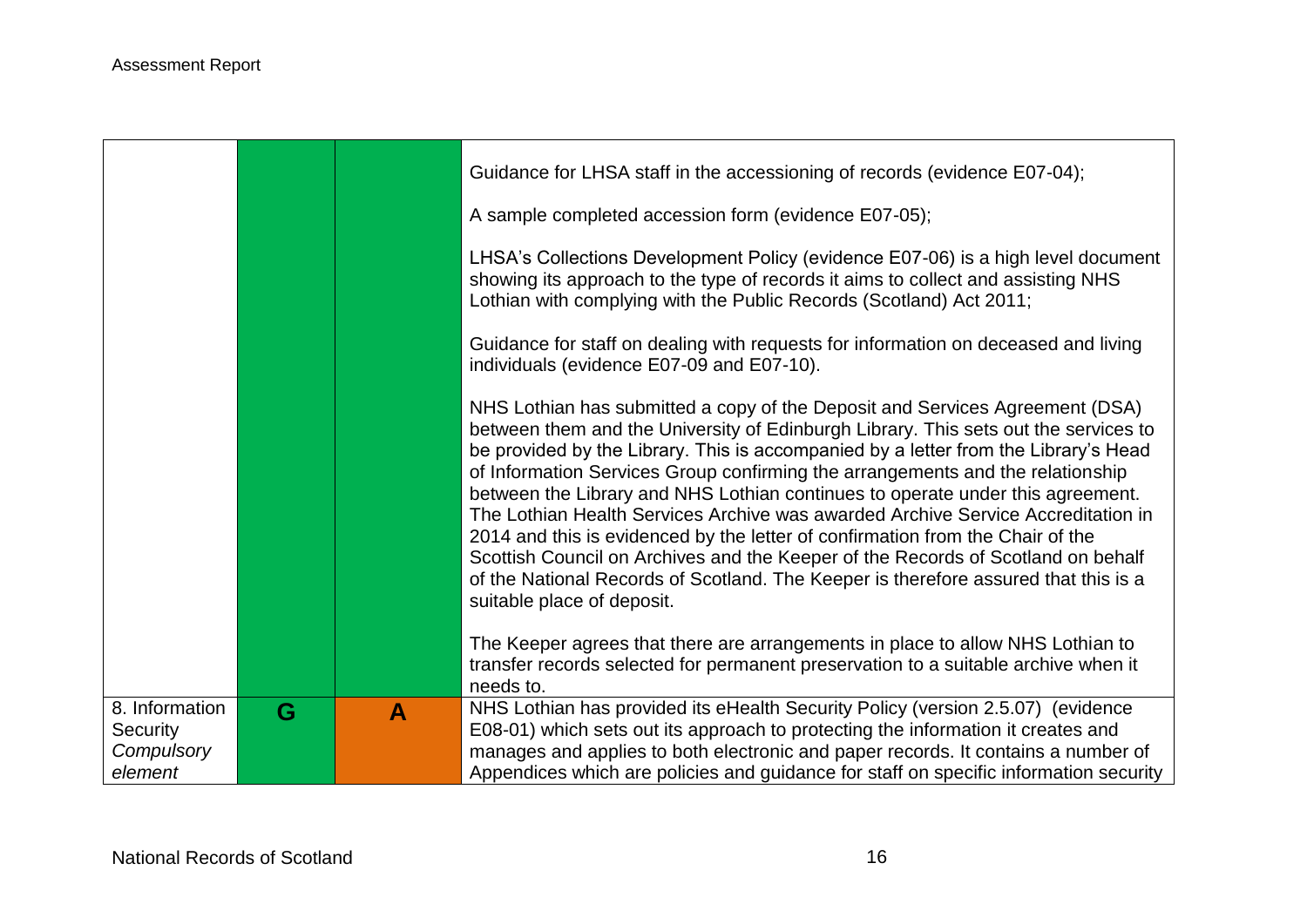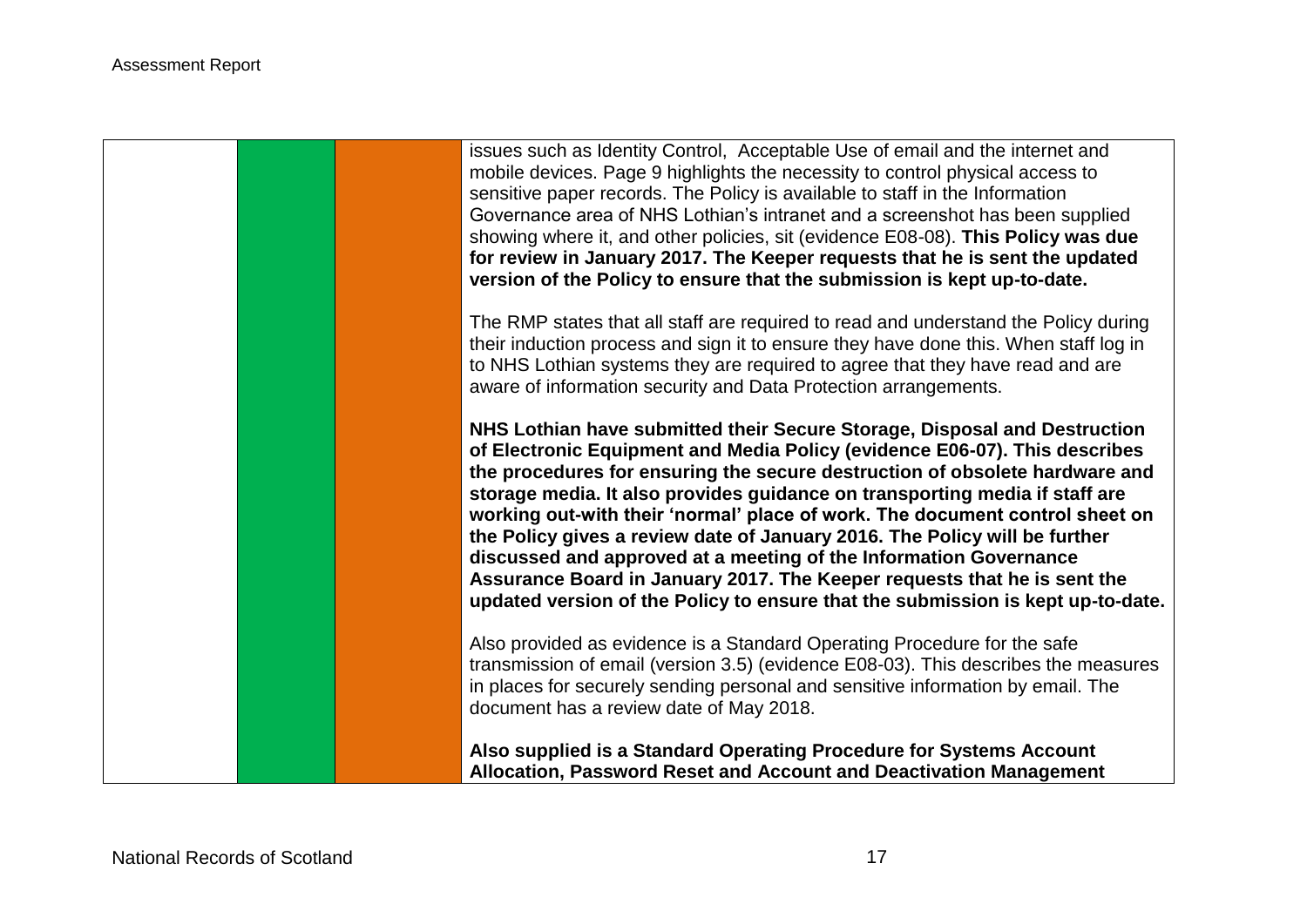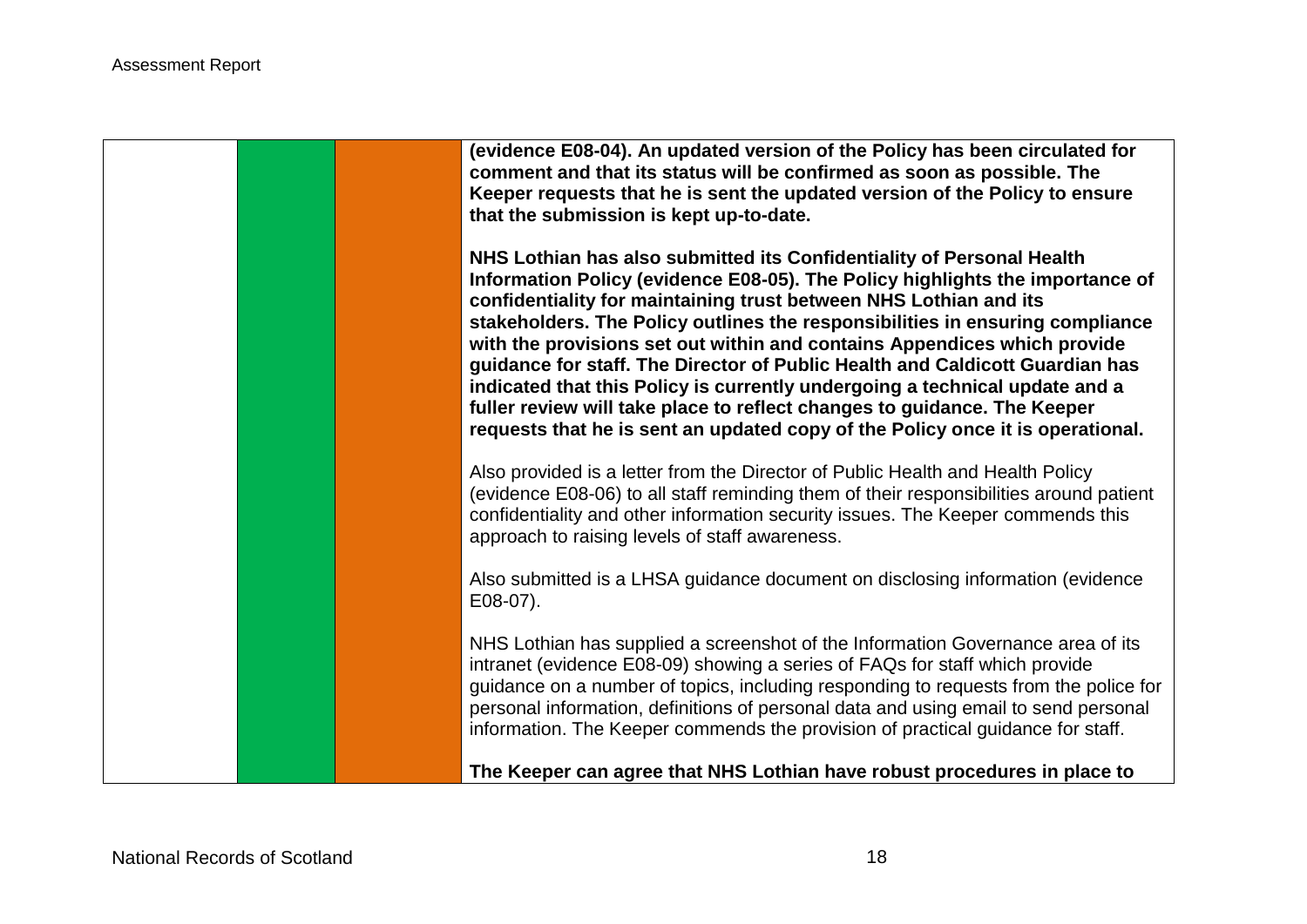|                       |   |   | ensure the security of the information it manages. As part of this agreement<br>he requests that he is sent the abovementioned documents when they<br>become available.                                                                                                                                                                                                                                                                                                                                                                                                                                                                                                         |
|-----------------------|---|---|---------------------------------------------------------------------------------------------------------------------------------------------------------------------------------------------------------------------------------------------------------------------------------------------------------------------------------------------------------------------------------------------------------------------------------------------------------------------------------------------------------------------------------------------------------------------------------------------------------------------------------------------------------------------------------|
| 9. Data<br>Protection | G | G | The RMP states that NHS Lothian is registered as a Data Controller with the<br>Information Commissioner's Office (ICO). It is registered as Lothian Health Board<br>(registration number: Z5757124).                                                                                                                                                                                                                                                                                                                                                                                                                                                                            |
|                       |   |   | NHS Lothian have submitted their Data Protection Policy (version 2.1) (evidence<br>E09-01). This outlines a commitment to adhering to the Data Protection Act 1998.<br>The Policy is due for review in July 2018.                                                                                                                                                                                                                                                                                                                                                                                                                                                               |
|                       |   |   | Also submitted is the Information Governance Policy (evidence E09-02) which sets<br>out the high-level framework for information management across NHS Lothian. It<br>also describes the information governance structure in place within NHS Lothian.                                                                                                                                                                                                                                                                                                                                                                                                                          |
|                       |   |   | Information governance is overseen by the Information Governance Advisory Board<br>which is chaired by the Director of Public Health and Health Policy, who is also the<br>Caldicott Guardian. The Information Governance Working Group is a sub-group of<br>the board and is led by the Information Governance and Security Manager.<br>Membership of the Working Group is drawn from departments across the<br>organisation.                                                                                                                                                                                                                                                  |
|                       |   |   | NHS Lothian has also submitted its Confidentiality of Personal Health Information<br>Policy (evidence E08-05). The Policy highlights the importance of confidentiality for<br>maintaining trust between NHS Lothian and its stakeholders. The Policy outlines the<br>responsibilities in ensuring compliance with the provisions set out within and<br>contains Appendices which provide guidance for staff. The Director of Public<br>Health and Caldicott Guardian has indicated that this Policy is currently<br>undergoing a technical update and a fuller review will take place to reflect<br>changes to guidance. The Keeper requests that he is sent an updated copy of |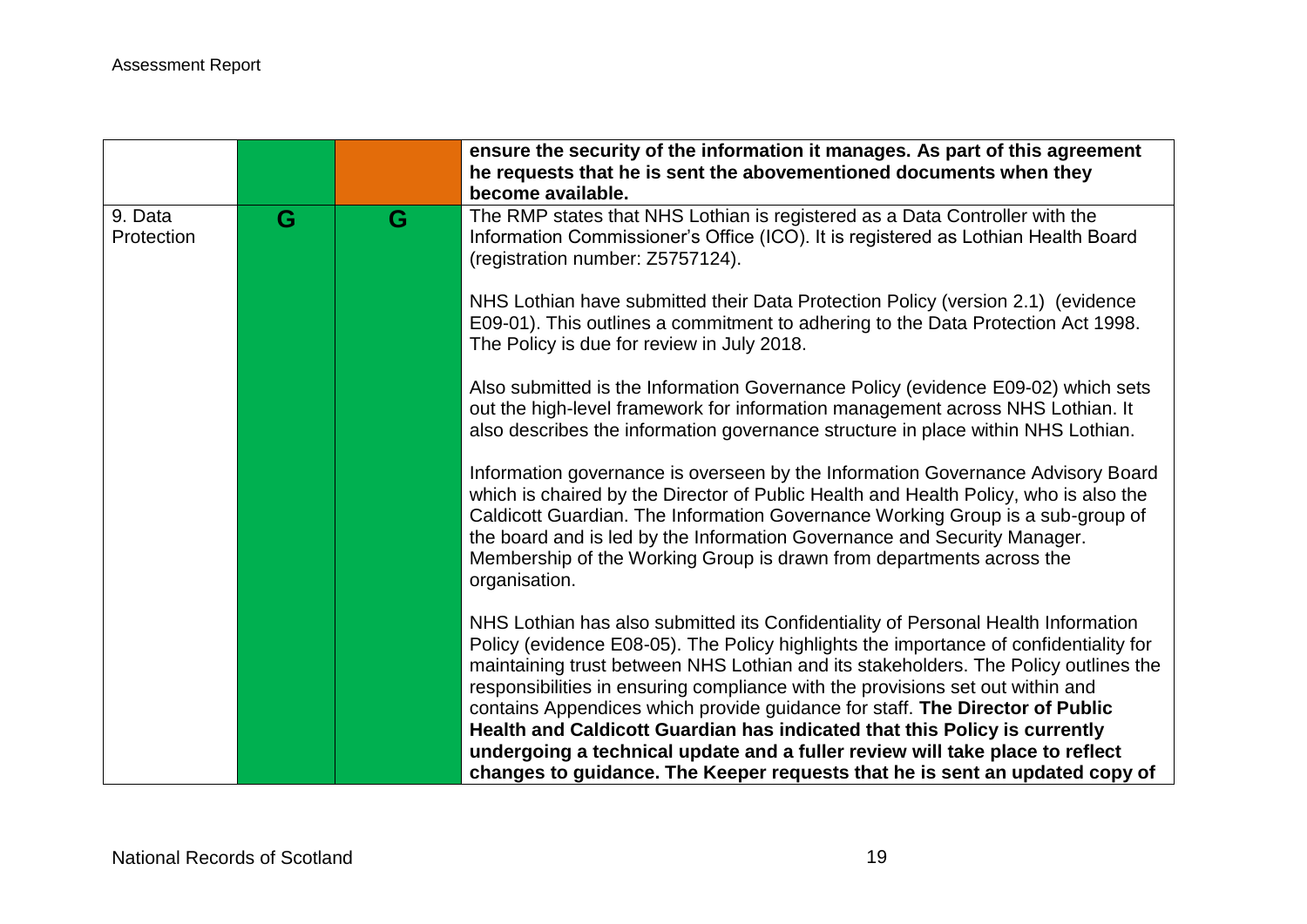|  | the Policy once it is operational.                                                                                                                                                                                                                                                                                                                                                                                                                  |
|--|-----------------------------------------------------------------------------------------------------------------------------------------------------------------------------------------------------------------------------------------------------------------------------------------------------------------------------------------------------------------------------------------------------------------------------------------------------|
|  | The RMP states that all staff are required to undergo Data Protection training on<br>induction. A screenshot of the LearnPro training has been submitted (evidence E09-<br>05). Staff are also required to undergo information governance training every two<br>years. Additionally, the slides from an Information Governance Road Show<br>presentation have been supplied (evidence (E09-04). The Keeper welcomes this<br>commitment to training. |
|  | Also provided is the Access to Health Records Policy (evidence E09-06), which<br>provides staff with guidance on dealing with requests for access to health records.<br>This is accompanied by a form which is used to apply for access (evidence E09-07).                                                                                                                                                                                          |
|  | NHS Lothian has also submitted guidance on the use of health data for research<br>purposes (evidence E09-08 and E09-09).                                                                                                                                                                                                                                                                                                                            |
|  | Information surrounding the role of the Caldicott Guardian has also been provided<br>(evidence E09-10).                                                                                                                                                                                                                                                                                                                                             |
|  | The RMP states that NHS Lothian uses the Fairwarning' system to detect<br>unauthorised access to clinical records.                                                                                                                                                                                                                                                                                                                                  |
|  | Guidance on submitting Subject Access Requests and requests for information<br>under the Freedom of Information (Scotland) Act 2002 is available on NHS Lothian's<br>website.                                                                                                                                                                                                                                                                       |
|  | The Keeper can agree that NHS Lothian has procedures in place to comply with its<br>responsibilities under the Data Protection Act 1998 and that appropriate staff<br>receive training and are aware of their responsibilities.                                                                                                                                                                                                                     |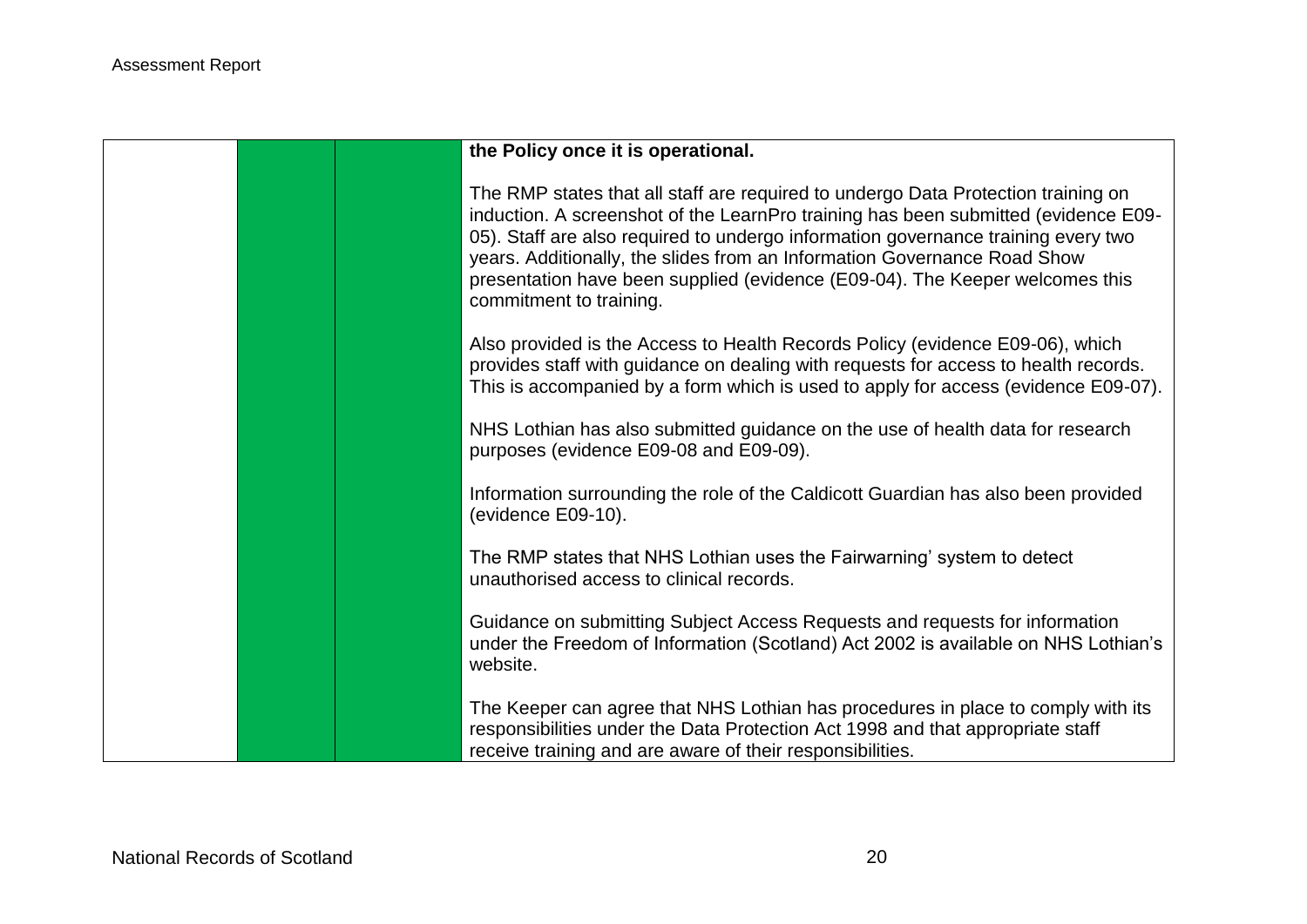| 10. Business<br>Continuity<br>and Vital<br><b>Records</b> | G | G | The RMP states that NHS Lothian has in place corporate, departmental and<br>hospital/site specific business recovery and continuity arrangements.<br>NHS Lothian has submitted a Resilience Protocol (version 1.2), due for review<br>in January 2017, (evidence E10-01) which is designed to ensure that all<br>operational areas of the organisation regularly assess and report on their<br>resilience capacities. NHS Lothian is designated as a Category 1 responder<br>under the Civil Contingencies Act 2004 which places a statutory duty on them |
|-----------------------------------------------------------|---|---|-----------------------------------------------------------------------------------------------------------------------------------------------------------------------------------------------------------------------------------------------------------------------------------------------------------------------------------------------------------------------------------------------------------------------------------------------------------------------------------------------------------------------------------------------------------|
|                                                           |   |   | to have business continuity plans in place. The Keeper requests that he is<br>sent an updated version of the Protocol once it has been reviewed and<br>approved in order to keep the submission up-to-date.                                                                                                                                                                                                                                                                                                                                               |
|                                                           |   |   | NHS Lothian has in place a Resilience Plan Checklist (evidence E10-03) which is<br>used to ensure that plans are updated. Also submitted is a Pro Forma (evidence<br>E10-04) which accompanies the annual updates.                                                                                                                                                                                                                                                                                                                                        |
|                                                           |   |   | The Resilience Governance Arrangements document (E10-02) states that business<br>continuity and emergency planning is the responsibility of the NHS Lothian<br>Resilience Committee, supported by a Tactical Resilience Group. It also states that<br>resilience plans are tested on a regular basis.                                                                                                                                                                                                                                                     |
|                                                           |   |   | A sample Business Continuity Plan has been submitted for the eHealth Department<br>(evidence E10-05). This describes the procedures in place for restoring business in<br>the event of some kind of interruption and assigns areas of responsibility to specific<br>staff members.                                                                                                                                                                                                                                                                        |
|                                                           |   |   | The RMP states that NHS Lothian has arrangements in place to ensure that all<br>records and data maintained on its networks are backed up and that vital clinical<br>records are recoverable in the event of an incident. There is no differentiation<br>between vital and non-vital records and that all records are protected and retrieved                                                                                                                                                                                                             |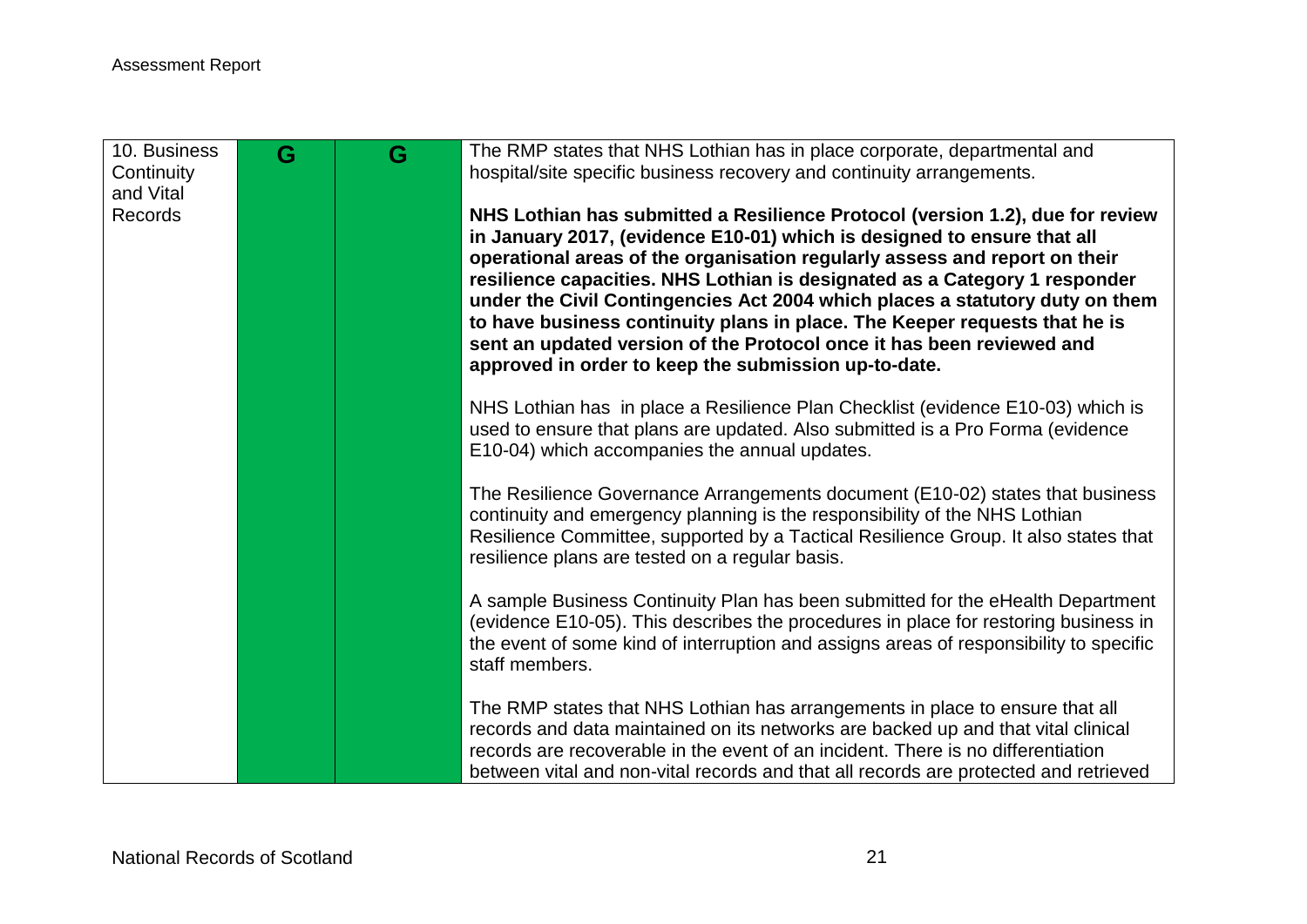|                 |   |   | in the same way. The Keeper accepts that there is no specific provision in place for<br>vital records and that all records are dealt with in the same way.<br>The back-up procedures are detailed in the sample Business Continuity Plan for<br>eHealth (evidence E10-05). The Plan does indicate that there should be an<br>approved cycle for backing up records on the servers and that business critical<br>systems should have a second server in place in case of failure of the first. Back-up<br>media should be located in a different location from the server. The back-up<br>schedules operated by NHS Lothian are as follows: a daily incremental back-up is<br>taken and retained for two weeks; a full weekly back-up is taken on a Friday and this<br>is retained for 6 weeks; a full monthly back-up is taken on the last Friday of the<br>month and retained for 12 months. |
|-----------------|---|---|-----------------------------------------------------------------------------------------------------------------------------------------------------------------------------------------------------------------------------------------------------------------------------------------------------------------------------------------------------------------------------------------------------------------------------------------------------------------------------------------------------------------------------------------------------------------------------------------------------------------------------------------------------------------------------------------------------------------------------------------------------------------------------------------------------------------------------------------------------------------------------------------------|
|                 |   |   | The Keeper agrees that NHS Lothian has business continuity plans in place to<br>ensure it can resume its business in the event of an incident.                                                                                                                                                                                                                                                                                                                                                                                                                                                                                                                                                                                                                                                                                                                                                |
| 11. Audit trail | A | G | Annex 3 of the Records Management Policy (see Element 3) contains a list of<br>subjects to be covered by operational procedures and guidance. This includes<br>the development of procedures for the creation of records, including the<br>consideration of version control and the referencing and classification of<br>records and information for easier retrieval. It also includes the requirement to<br>develop tracking systems to control the movement and audit the use of<br>records. These procedures will be created and operated at department/service<br>level.                                                                                                                                                                                                                                                                                                                 |
|                 |   |   | Also supplied is a presentation developed for the Finance Department which<br>highlights the need to ensure that records are saved in the correct areas of<br>the shared drive and that version control is used when required. Also<br>provided is the Finance Department's Operating Procedures and Guidance for<br>Records Filing, Sharing and Deletion (evidence E04-09). This document<br>provides staff with guidance on how to use the shared drive structure                                                                                                                                                                                                                                                                                                                                                                                                                           |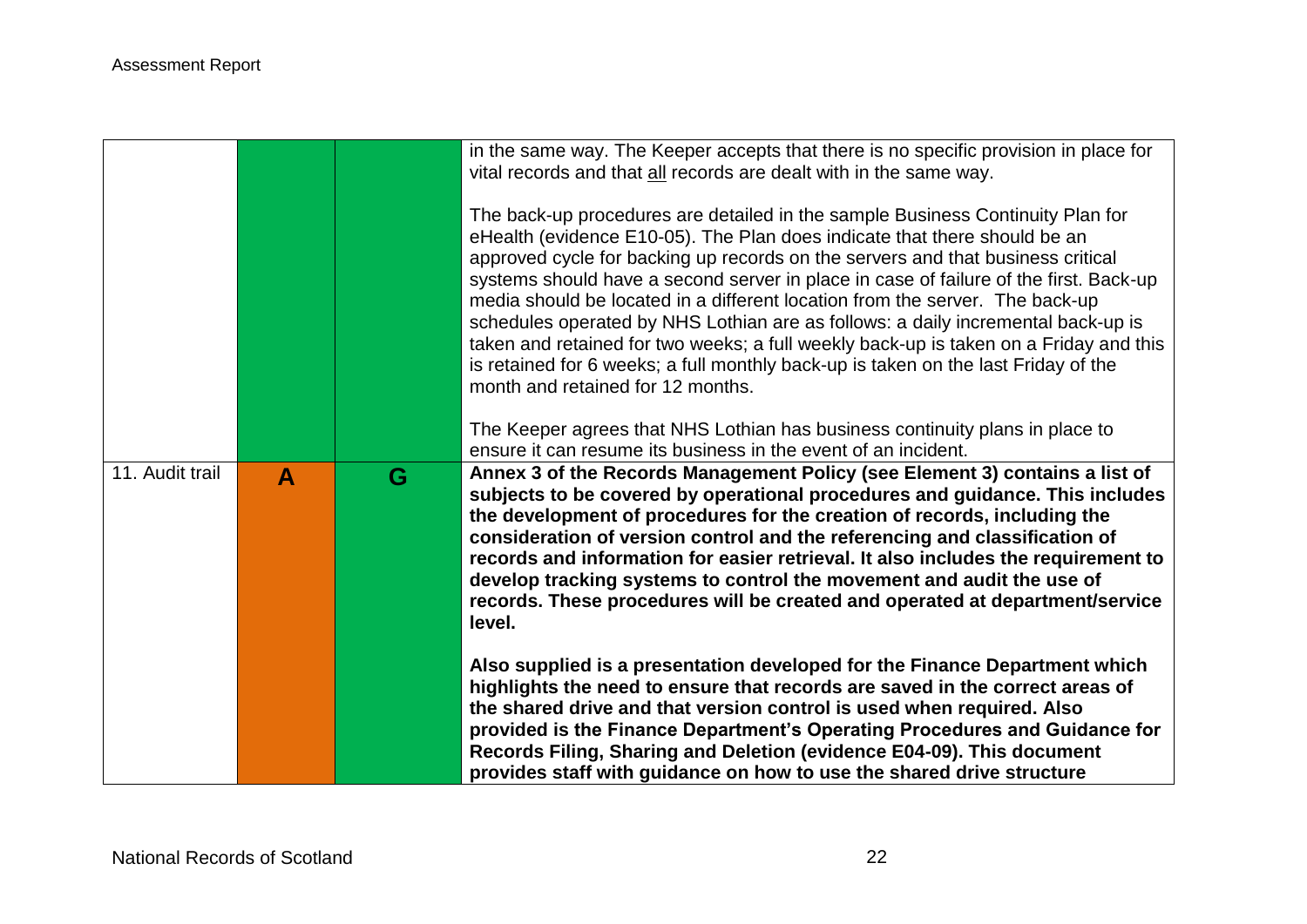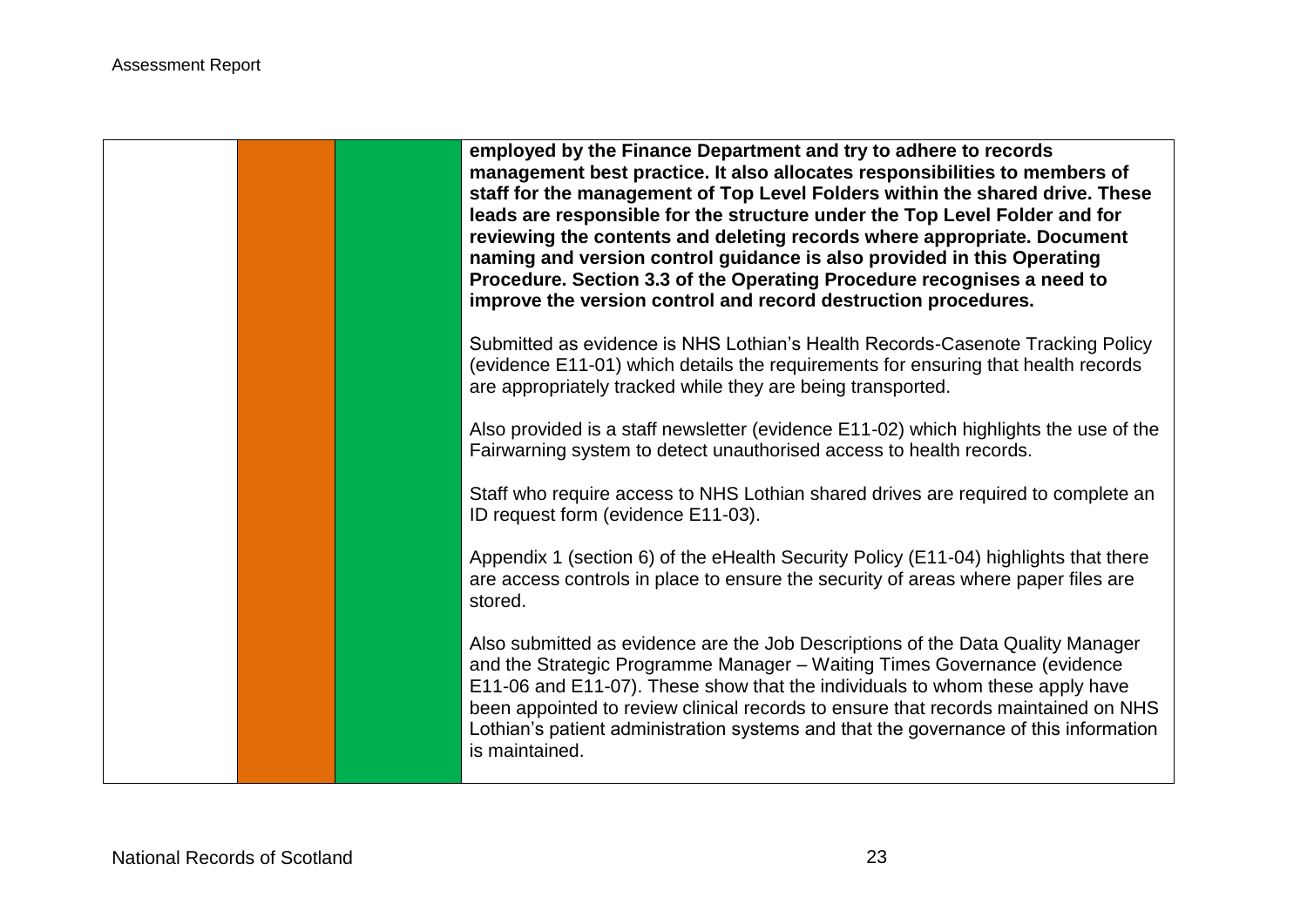|                                                             |   |   | The Keeper can agree this Element on an 'Improvement model' basis. This<br>means that the authority has identified a gap in provision (the lack of an<br>organisation-wide audit trail provision) and has shown a commitment to<br>closing the gap. As part of this agreement the Keeper requests that he is kept<br>informed of progress in closing the gap.       |
|-------------------------------------------------------------|---|---|---------------------------------------------------------------------------------------------------------------------------------------------------------------------------------------------------------------------------------------------------------------------------------------------------------------------------------------------------------------------|
| 12.<br>Competency<br>Framework<br>for records<br>management | G | G | NHS Lothian adheres to the NHS Scotland Information Governance Competency<br>Framework (evidence E12-01). The individual identified as the records manager in<br>Element 2 has records management and creating and implementing a RMP as one<br>of her key work programmes (evidence E02-01).                                                                       |
| staff                                                       |   |   | NHS Lothian provides mandatory training for staff in Information Governance. A<br>screenshot has been supplied showing the modules in Records Management, Data<br>Protection and IT Security that staff are required to undertake (evidence E12-05). A<br>screenshot of the contents of the records management module has also been<br>submitted (evidence E12-06). |
|                                                             |   |   | The TRAK Health Records/Administration system is used to identify and locate<br>patient health records. A sample of the staff training has been supplied (evidence<br>$E12-02$ ).                                                                                                                                                                                   |
|                                                             |   |   | Guidance on the creation and management of secretariat records for Board and<br>Committee Meetings is also provided to staff (evidence E12-03).                                                                                                                                                                                                                     |
|                                                             |   |   | The individual identified at Element 2 and colleagues regularly attend meetings of<br>the NHS Records Management Forum and events facilitated by the National<br>Records of Scotland.                                                                                                                                                                               |
|                                                             |   |   | The Keeper agrees that NHS Lothian recognises the importance of records and<br>information management and that this is reflected in the job descriptions of staff.<br>Appropriate training in information governance is also provided.                                                                                                                              |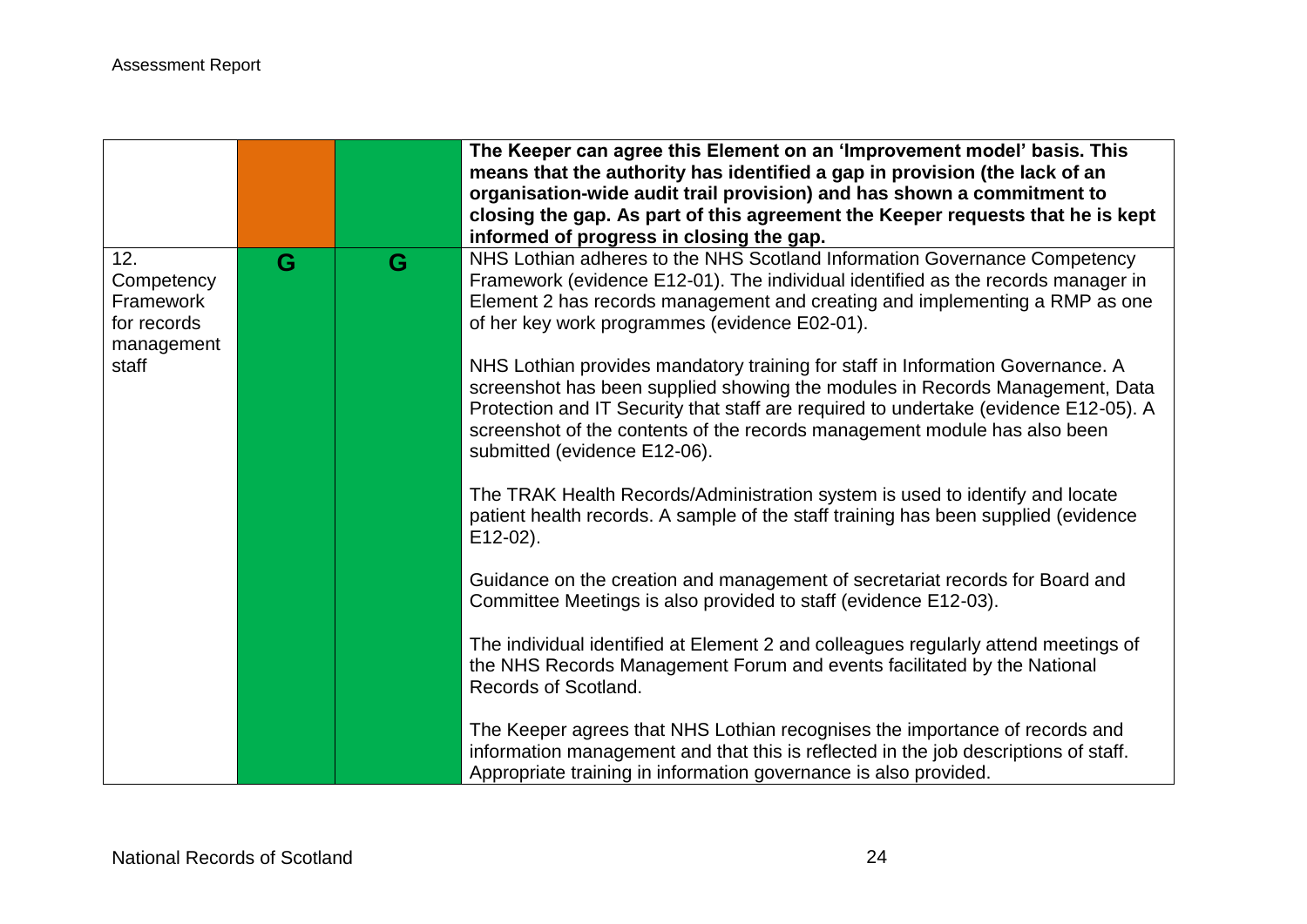| 13.        | A | $\blacktriangle$ | NHS Lothian has identified the Strategic Planning Manager - Corporate Planning,                                                                                |
|------------|---|------------------|----------------------------------------------------------------------------------------------------------------------------------------------------------------|
| Assessment |   |                  | Public Records and Managed Clinical Networks (see Element 2) as the individual                                                                                 |
| and Review |   |                  | who will be responsible for ensuring that the RMP and supporting evidence is kept                                                                              |
|            |   |                  | up to date. She is assisted in this by various groups and committees: NHS Lothian                                                                              |
|            |   |                  | Information Governance Advisory Board; Information Governance Working Group;                                                                                   |
|            |   |                  | Fairwarning Committee; Data Quality Group; Clinical Documentation Group; NHS                                                                                   |
|            |   |                  | Lothian Partnership Forum; and NHS Lothian and Borders Data Sharing                                                                                            |
|            |   |                  | Partnership. These groups and committees are responsible for assessing and                                                                                     |
|            |   |                  | reviewing parts of the RMP. An annual update will be provided to the Healthcare                                                                                |
|            |   |                  | Governance Committee. The Terms of Reference for the Healthcare Governance                                                                                     |
|            |   |                  | Committee have been provided (evidence E13-01). This includes providing the NHS<br>Lothian Board with assurance that they are complying with their information |
|            |   |                  | governance requirements. The Public Records (Scotland) Act 2011 is listed as one                                                                               |
|            |   |                  | of the pieces of legislation with which the Board is required to comply.                                                                                       |
|            |   |                  |                                                                                                                                                                |
|            |   |                  | NHS Lothian will develop a bespoke self-assessment to review the provisions                                                                                    |
|            |   |                  | around the RMP. This self-assessment will use as its basis the appendix to the                                                                                 |
|            |   |                  | RMP covering the policies, procedures and guidance which underpins the                                                                                         |
|            |   |                  | RMP. The RMP also states that a system will be developed to ensure that                                                                                        |
|            |   |                  | policy owners are reminded to ensure that policies are reviewed and updated                                                                                    |
|            |   |                  | in line with the review dates given in policies. The Keeper requests that he is                                                                                |
|            |   |                  | sent a sample of the self-assessment mechanism once it has been developed                                                                                      |
|            |   |                  | and is operational. He also requests that he is sent details of the system to                                                                                  |
|            |   |                  | remind policy owners of review dates once it has been implemented.                                                                                             |
|            |   |                  |                                                                                                                                                                |
|            |   |                  | The Keeper can agree this Element on an 'Improvement model' basis. This                                                                                        |
|            |   |                  | means that the authority has identified a gap in provision (a lack of<br>methodology for ensuring that the RMP and supporting policies and                     |
|            |   |                  | procedures are regularly updated) and has outlined how it intends to close                                                                                     |
|            |   |                  | this gap. As part of this agreement, the Keeper will need to be provided with a                                                                                |
|            |   |                  |                                                                                                                                                                |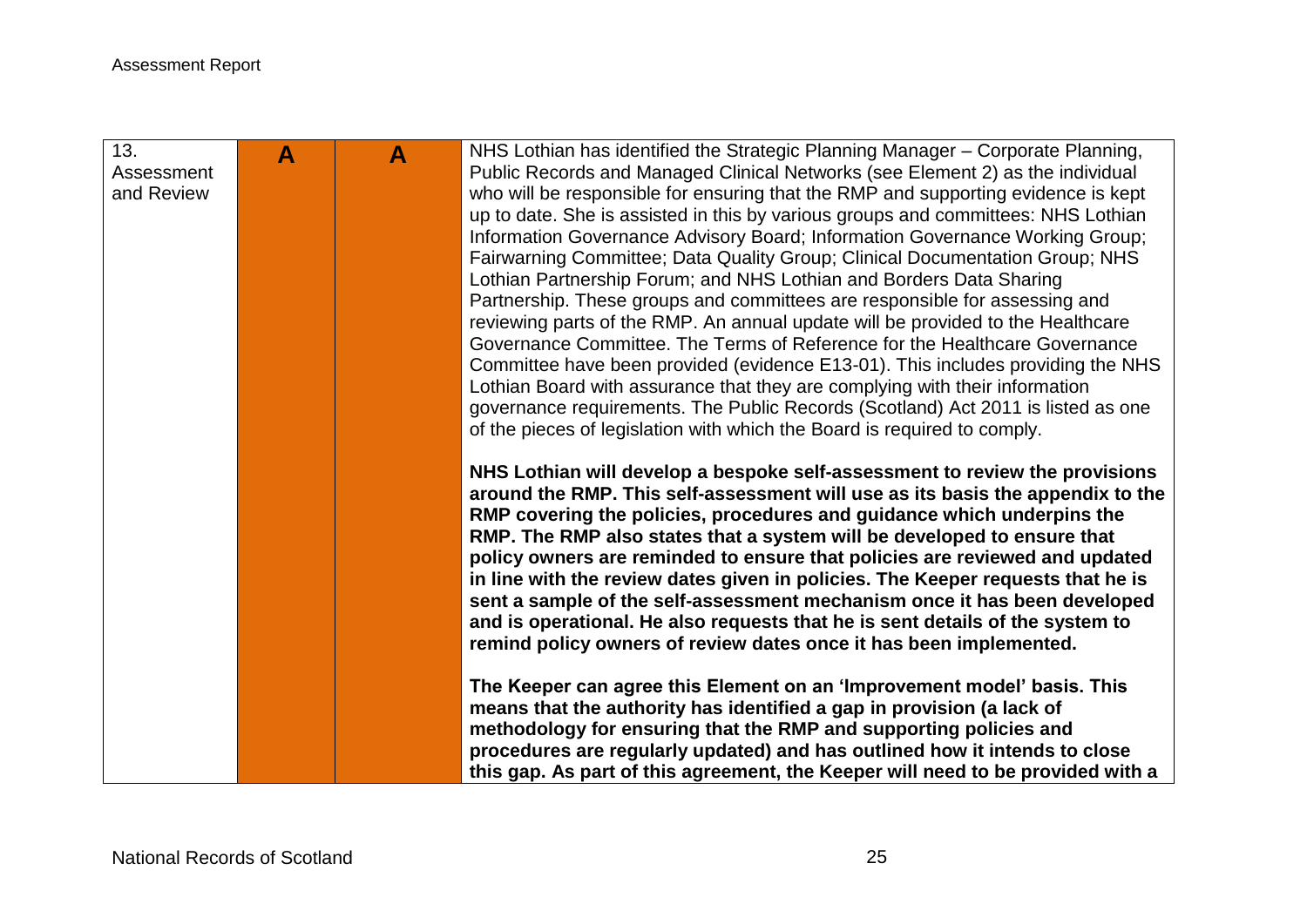|                           |   |   | sample of the methodology used to ensure that NHS Lothian's RMP is<br>reviewed and updated once this has been implemented and also the system<br>by which policy owners are reminded to ensure policies are reviewed.                                                                                                                                                                                                                                                                                                                                                                                       |
|---------------------------|---|---|-------------------------------------------------------------------------------------------------------------------------------------------------------------------------------------------------------------------------------------------------------------------------------------------------------------------------------------------------------------------------------------------------------------------------------------------------------------------------------------------------------------------------------------------------------------------------------------------------------------|
| 14. Shared<br>Information | G | G | NHS Lothian is a partner in a Lothian and Borders-wide Multi Agency Public<br>Protection Arrangements (MAPPA) partnership for the protection of vulnerable<br>adults along with another NHS Board, local authorities and Police Scotland. The<br>high-level arrangements are set out in evidence document E14-01. Practical<br>guidelines for NHS Lothian staff are laid out in the NHS Lothian Adult Support and<br>Protection Procedures (evidence E14-02). NHS Lothian also has procedures in<br>place to govern the sharing of information relating to the protection of children<br>(evidence E14-03). |
|                           |   |   | There is also guidance in place relating to the sharing of information with families<br>and carers of patients, guidance for GPs and for sharing information with other<br>Health Boards (evidence E14-04, E14-05 and E14-06).                                                                                                                                                                                                                                                                                                                                                                              |
|                           |   |   | NHS Lothian also operates a Clinical Portal which is presumably a method for<br>sharing health information with other providers in the South and East. This is<br>managed by a Clinical Advisory Group and the terms of reference for this group<br>have been supplied (evidence E14-08) as well as guidance on using the Portal<br>(evidence E14-07).                                                                                                                                                                                                                                                      |
|                           |   |   | The RMP states that NHS Lothian enters into Information Sharing Protocols (ISP)<br>when sharing information with other bodies. Submitted as evidence is an information<br>sharing form which is used to share information with Police Scotland. The form<br>refers to complying with the requirements of the Data Protection Act 1998.                                                                                                                                                                                                                                                                      |
|                           |   |   | Also submitted is an example of a newsletter that was distributed to staff in August<br>2016 as part of the monthly Team Briefing. The newsletter covered changes to<br>information sharing as a result of a Supreme Court judgement and was sent to staff                                                                                                                                                                                                                                                                                                                                                  |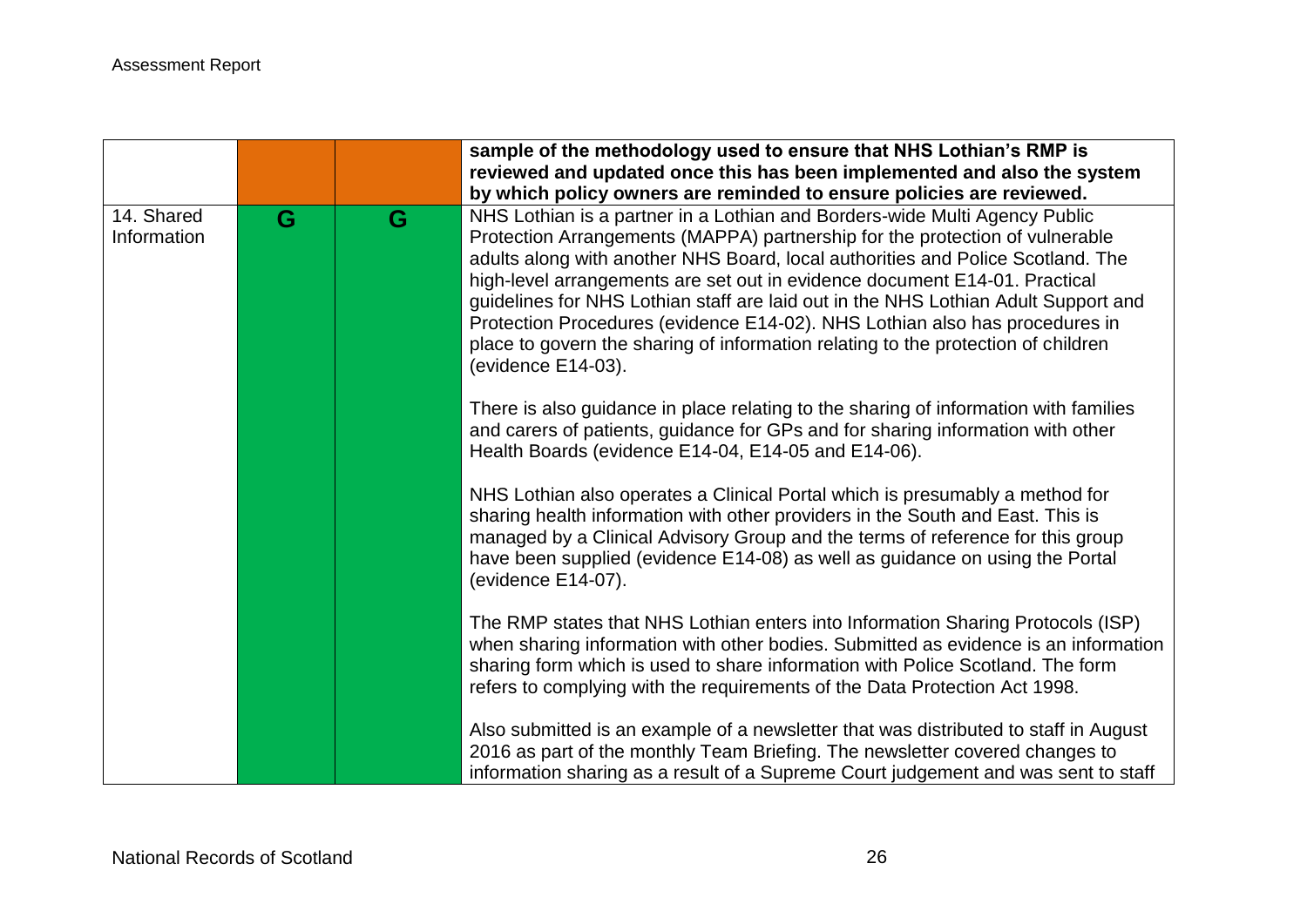| to inform them of the relevant changes.                                                                                                                                                                                                                                         |
|---------------------------------------------------------------------------------------------------------------------------------------------------------------------------------------------------------------------------------------------------------------------------------|
| Also provided as evidence is a screenshot of the area of the Partnership Working<br>and Information Sharing section of the intranet. The links on the left hand side of the<br>screenshot point to relevant policies and guidance for staff relating to information<br>sharing. |
| The Keeper can agree that NHS Lothian has robust procedures in place to ensure<br>the security and proper governance of any information it shares.                                                                                                                              |

## **6. Keeper's Summary**

Elements 1-14 that the Keeper considers should be in a public authority records management plan have been properly considered by NHS Lothian. Policies and governance structures are in place to implement the actions required by the plan.

# **7. Keeper's Determination**

Based on the assessment process detailed above, the Keeper agrees the RMP of NHS Lothian.

The Keeper recommends that NHS Lothian should publish its agreed RMP as an example of good practice within the authority and the sector.